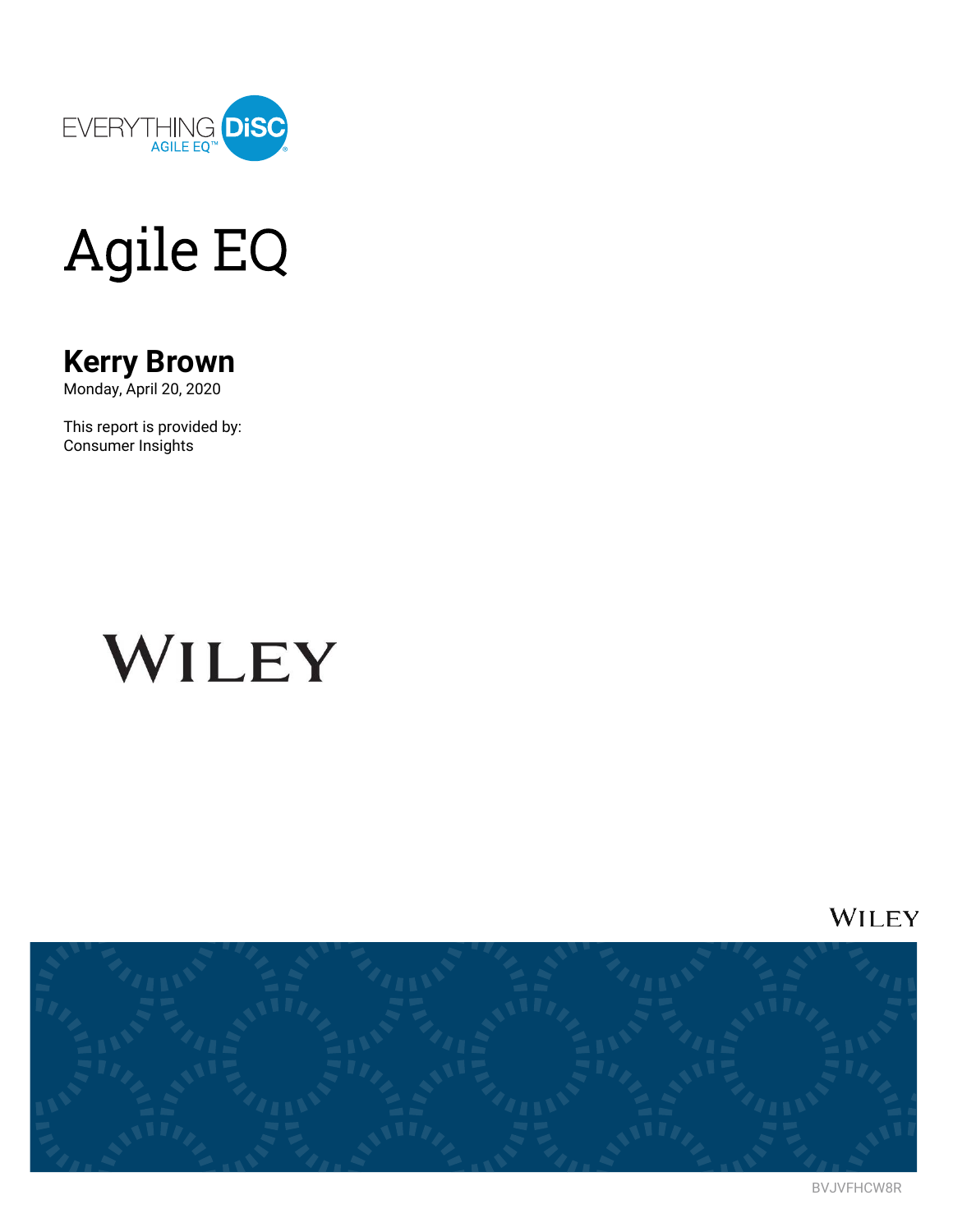### Introduction

#### **WHAT IS AGILE EQ?**

Kerry, our workplaces ask us to navigate all sorts of complex interactions, and there's no one-size-fits-all way to respond to them. One moment requires you to stand firm with your opinions. The next asks you to stay open to a colleague's ideas. One situation benefits from an objective focus on facts. The next calls for care with a coworker's emotions.

Most of us, however, get stuck in patterns of behavior that make it hard to choose the most effective response every time. We rely on familiar responses not because they're the best choices, but because they're what we know.

By developing your emotional intelligence, *Everything DiSC® Agile EQ™* helps you reach for new responses that can take you places your instinctive ones won't let you go. The more comfortable you grow with these responses, the more agile you'll become, flexing and adapting to meet the needs of any situation.

Using your DiSC® assessment results, this report will teach you to navigate outside your comfort zone so you can choose the most effective response every time. With the flexibility and freedom this agility brings, you can adapt to your circumstances, rise to meet new challenges, and get the most out of every interaction.

#### **CORNERSTONE PRINCIPLES**

- Agile emotional intelligence (EQ) is the ability to read the emotional and interpersonal needs of a situation and respond accordingly.
- Your EQ is not fixed. Developing your EQ can improve your interactions, productivity, and outcomes.
- There are different ways to be emotionally intelligent. Some of these ways will come naturally to you. Others are more of a stretch.
- DiSC helps you understand the EQ mindsets that come naturally to you and how to stretch to those beyond your comfort zone.
- Learning to stretch to different mindsets gives you the agility to adapt your responses to whatever situation you're facing.

#### **OVERVIEW OF THIS REPORT**



The first section of this report provides insight into your DiSC style and the EQ mindsets and needs that shape your interactions with others.



The second section introduces you to other EQ mindsets and helps you recognize the value in each of them.



The third section includes steps you can take to start adopting these other EQ mindsets so you can reach for the most effective responses.

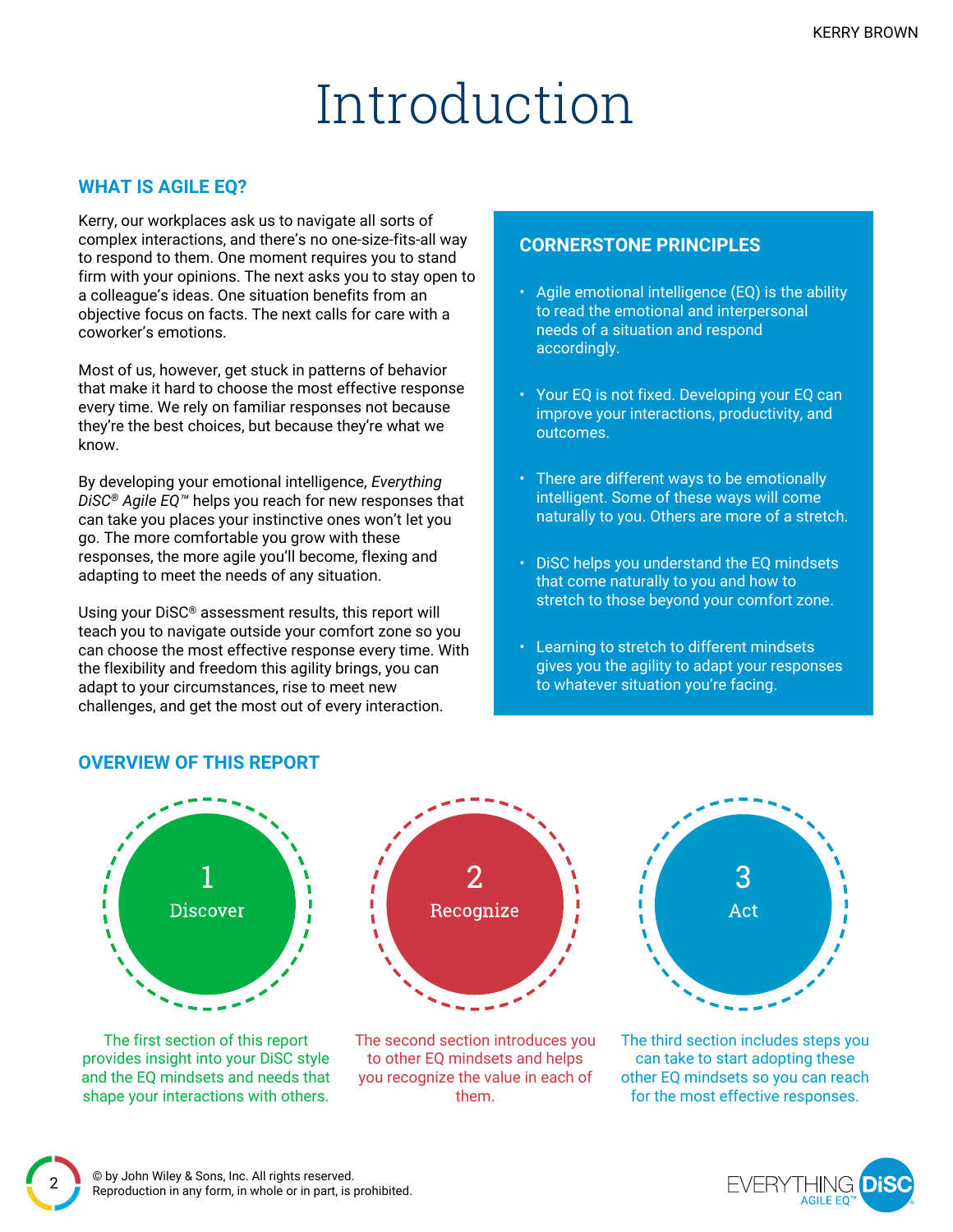

#### **WHAT IS EVERYTHING DiSC®?**

How is it that you can maintain focus on achieving your goals while others lose steam? Where does your passion for persuading come from? Why are you so interested in setting your own course rather than following the pack?

Everything DiSC® is a personal development tool that measures your preferences and tendencies according to the DiSC® model. It helps you better understand yourself and improve your workplace performance and relationships in a variety of contexts.

This Agile EQ report uses your DiSC assessment results to support your understanding of your EQ strengths and challenges and how they shape your responses to various situations. Strategies based on your DiSC style can increase your comfort navigating among responses outside your comfort zone, so you can effectively meet the demands of any interaction or challenge.

Below you will see an overview of the four basic styles of the DiSC model that describe how people approach their work and relationships. Keep in mind that all DiSC styles are equally valuable. No DiSC style is better than any **other style at being emotionally intelligent.**

You'll learn about your own style on the next page.

#### **OVERVIEW OF THE DiSC® MODEL**

#### **Dominance**

- **Direct**
- Firm
- Strong-willed
- Forceful
- Results-oriented

#### **Conscientiousness**

- **Analytical**
- Reserved
- Precise
- Private
- **Systematic**



#### **influence**

- Outgoing
- **Enthusiastic**
- Optimistic
- High-spirited
- **Lively**

#### **Steadiness**

- Even-tempered
- Accommodating
- Patient
- Humble
- **Tactful**

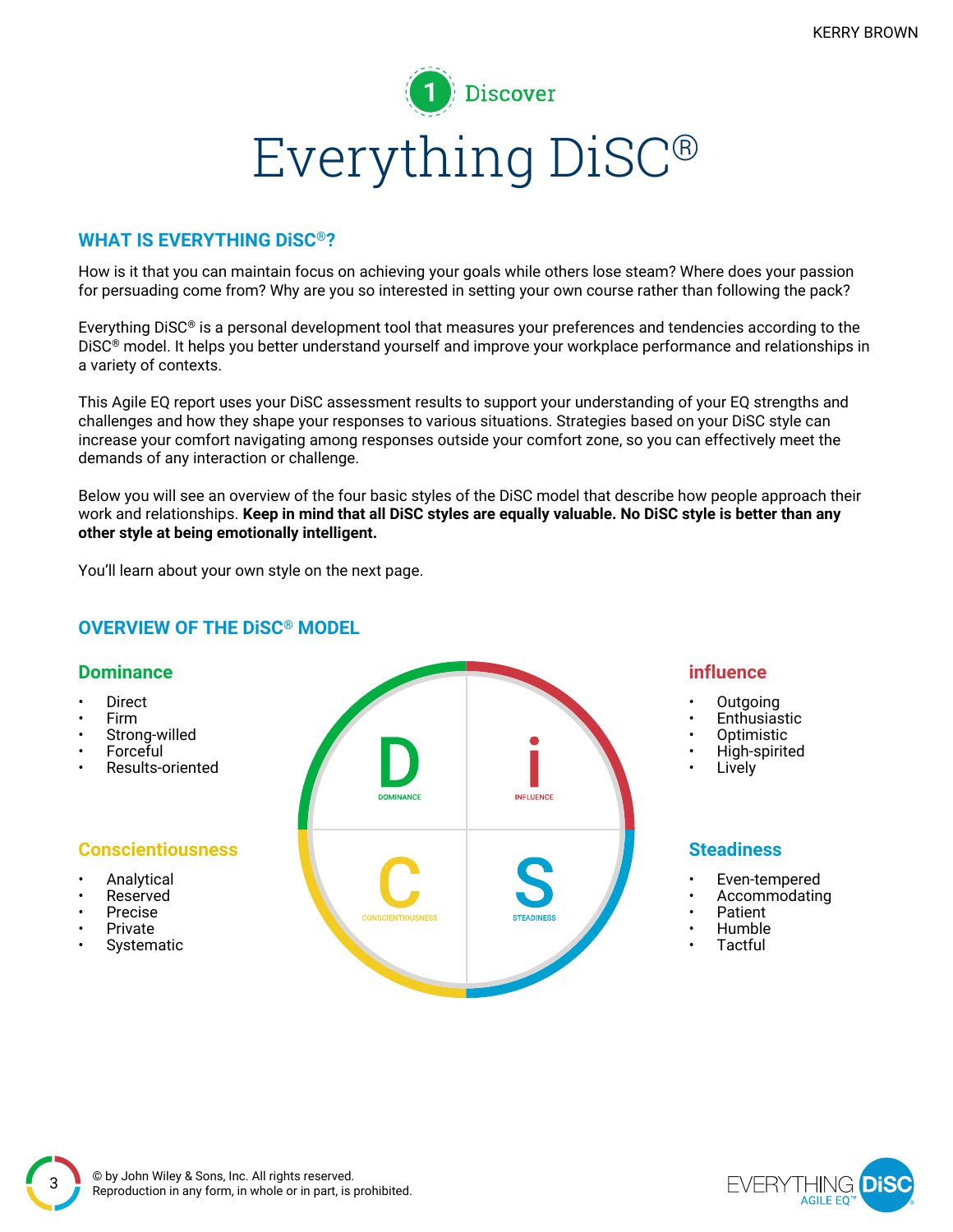### **Discover** Your DiSC® Style

#### **YOUR DOT**

This report is personalized to you, Kerry. In order to get the most out of your *Everything DiSC® Agile EQ™* profile, you'll need to understand your personalized DiSC® map, pictured to the right.

As you saw on the previous page, the DiSC model is made up of four basic styles: D, i, S, and C. Each style is divided into three regions. The map illustrates the 12 different regions where a person's dot might be located.

### Your DiSC® Style: Di

Your dot location shows your DiSC style. **Because your dot is located in the Di region, you have the Di style.**

Keep in mind that everyone is a blend of all four styles, but most people tend strongly toward one or two styles. Whether your dot is in the center of one style or in a region that borders two, no dot location is better than another. All DiSC styles are equal and valuable in their own ways.



### **CLOSE TO THE EDGE OR CLOSE TO THE CENTER?**

A dot's distance from the edge of the circle shows how naturally inclined a person is to encompass the characteristics of their DiSC style. A dot positioned toward the edge of the circle indicates a strong inclination toward the characteristics of the style. A dot located between the edge and the center of the circle indicates a moderate inclination. And a dot positioned close to the center of the circle indicates a slight inclination. A dot in the center of the circle is no better than one on the edge, and vice versa. **Your dot location is near the edge of the** circle, so you are strongly inclined and probably relate well to the characteristics associated with the Di style.

#### **WHAT'S NEXT?**

4

Now that you know more about the personalization of your Everything DiSC map, you'll read about the Agile EQ mindsets that are associated with the different DiSC styles. Then you'll learn more about the mindsets that may come most easily to you based on your DiSC style and how they might shape your interactions. You'll then read about those mindsets that are outside your comfort zone, and will learn steps you can take to stretch to them.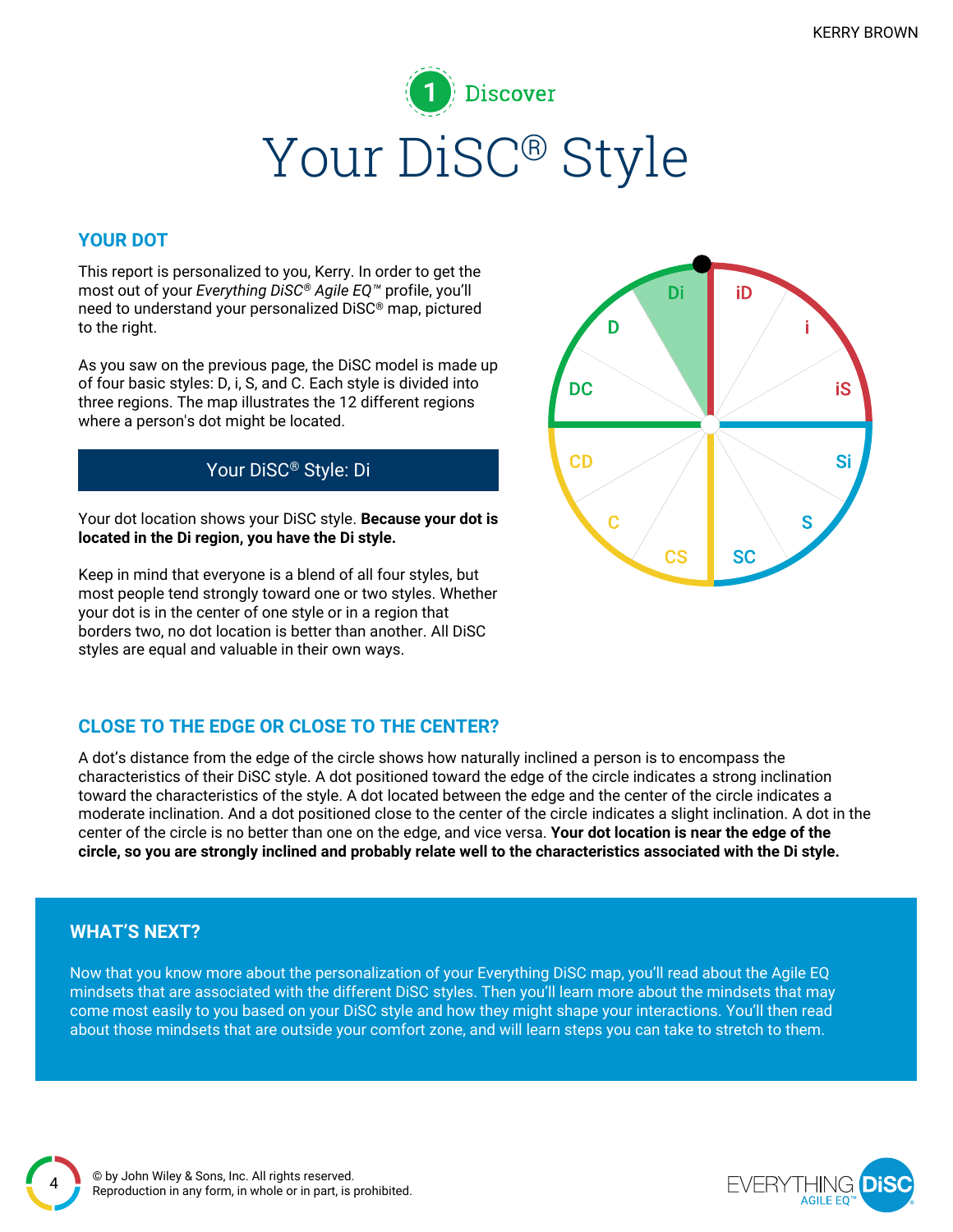Discover DiSC® & Agile EQ

There are eight Agile EQ mindsets you can call on to guide your interactions. No one mindset is more valuable than the next; rather, the needs of a particular situation will dictate which is appropriate. Learning when and how to adopt each mindset will let you take an agile approach to your interactions.



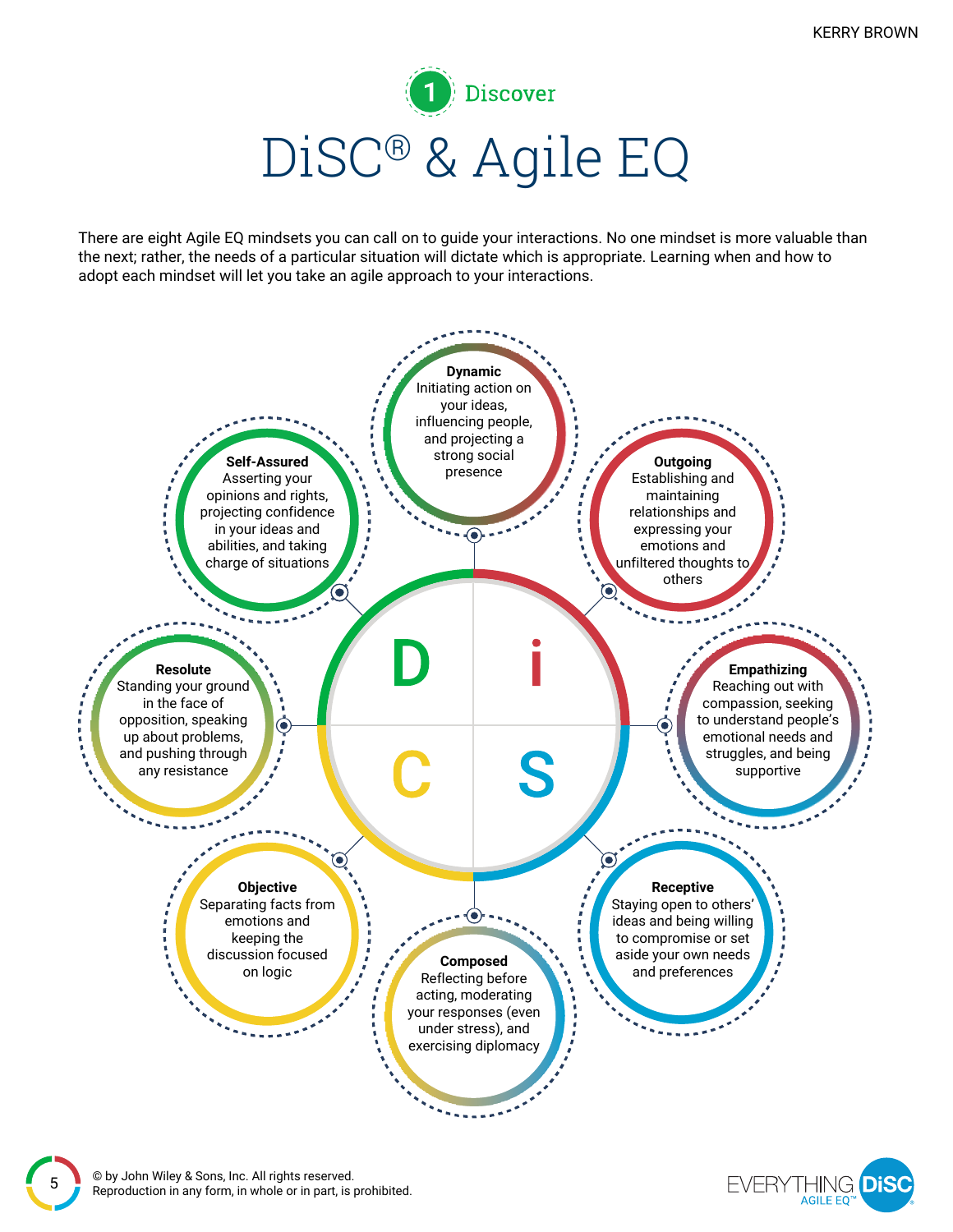## **Discover** Your EQ Mindsets

#### **WHAT MINDSETS MAY COME NATURALLY TO YOU?**

Kerry, we all gravitate toward certain mindsets in our interactions. The shading at right shows those mindsets you may adopt most frequently. Because you have a Di style, you may be inclined to assume the Dynamic, Self-Assured, and Outgoing mindsets.

Think of these three mindsets as your comfort zone. They're the lenses through which you view various situations and interactions. And they influence the responses you automatically reach for, without conscious thought.

The text below will help you understand more about these mindsets as well as the emotional and social needs that may drive you to them. You'll also learn how these mindsets shape your tendencies and preferences, how they benefit you, and where they may hold you back.



#### **DYNAMIC MINDSET**

You're probably an ambitious person who's intent on seizing opportunities and making big things happen quickly. When you see what you want, you're not afraid to charge after it. In fact, you're often impatient to make your goals happen, and your ability to communicate your passion and confidence may help get others on board. You're likely driven, in part, by a need for progress. You're intent on making your mark, so you may feel compelled to keep achieving and moving forward. A need for stimulation is also key: you tend to crave excitement and change. And since you're adventurous, you're open to the potential rewards in bringing your ideas to life. You may also be motivated by a desire for influence—to set the tone, be at the center of action, and command the attention of those around you.

#### **This mindset's benefits include being able to If you get stuck in this mindset, you might**

- take concrete steps to transform your ideas into reality
- create interest and momentum to help move your ideas forward
- take advantage of opportunities that might otherwise go untapped

- disregard others' objections or concerns in your drive to move forward
- push others to move ahead without giving them adequate time to consider an idea
- allow your passion to overtake you or cloud your judgment

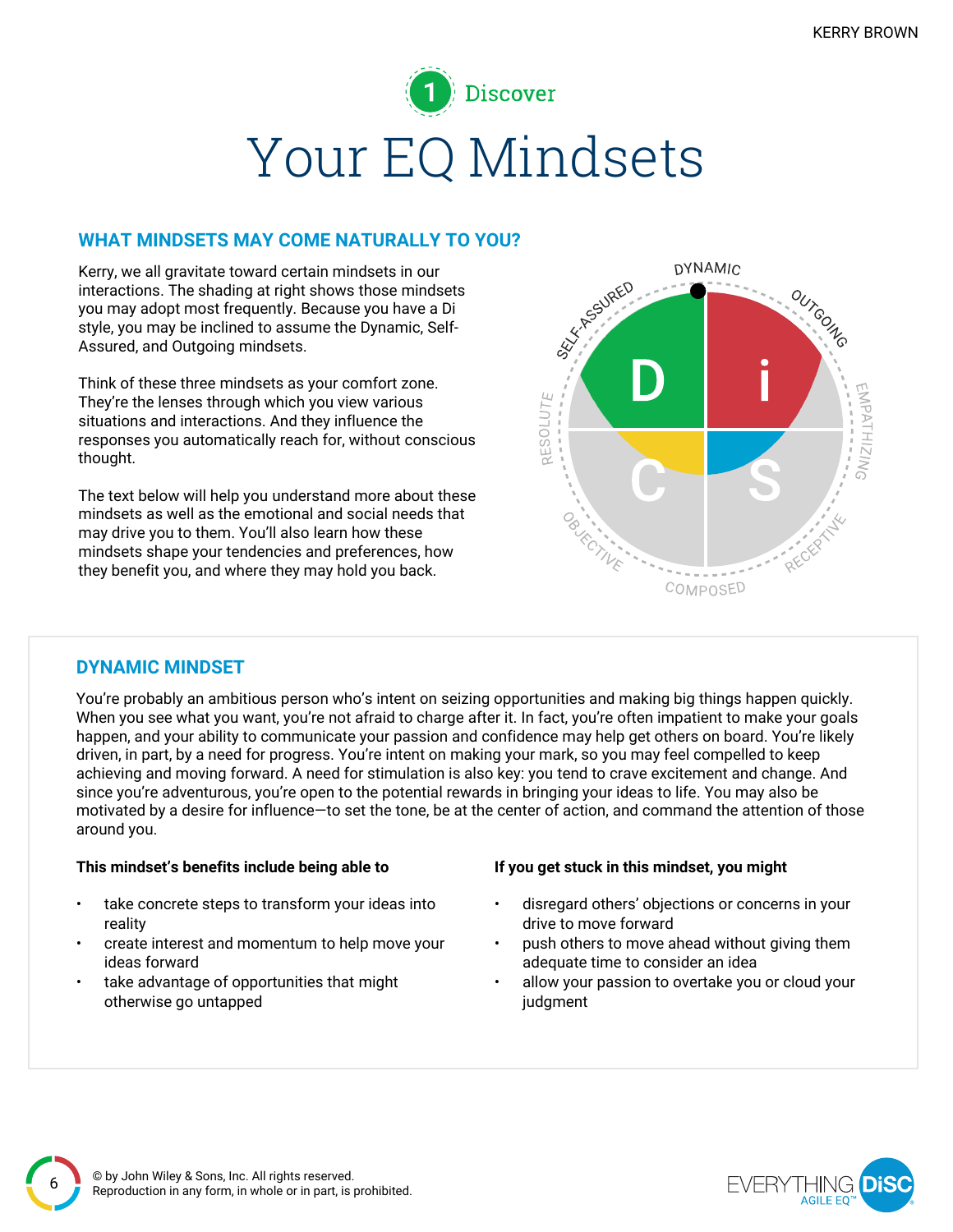### Your EQ Mindsets (continued)

#### **SELF-ASSURED MINDSET**

To make your ideas a reality, you probably confidently stand up for what you want. In fact, compared to the average person, you may spend less energy worrying about ruffling feathers or your words being taken the wrong way. Instead, you state your opinions firmly and forcefully, even when there's risk of pushback, to make sure you have the power to bring your vision to life. This ensures your ideas are clear and vibrant to everyone, conveys the confidence you have in them, and enables you to implement them quickly. Being assertive also helps you exert influence and take charge: pushing forward your ideas with self-assurance may create a sense of inevitability and certainty around them, paving the way for you to make them happen.

#### **This mindset's benefits include being able to If you get stuck in this mindset, you might**

- convey to others your conviction in your opinions and ideas
- ensure that others take what you say seriously and treat your ideas and rights with respect
- inspire confidence in your ideas and abilities

- intimidate or overpower more reserved colleagues, making it harder for them to speak up about their ideas and needs
- steamroll over other people's rights and needs, leading to frustration, resentment, and unhealthy dynamics
- come to view your interactions as a battle for control of the situation



#### **OUTGOING MINDSET**

You tend to be candid and self-confident, so you may dive into social situations with a passion and lack of selfconsciousness. Most likely, you enjoy connecting with others, which gives you a much-needed outlet for selfexpression. It may also meet another need that is typical of people with the Di style—having social influence or importance. It feels good to be invited into the center of the action and to be the person others take their cues from. In fact, you may have a knack for drawing people to you and holding their attention. These connections that you build are a big part of what helps you persuade others to achieve impressive goals.

#### **This mindset's benefits include being able to If you get stuck in this mindset, you might**

- create stronger, more rewarding relationships and reinforce existing bonds
- build trust by encouraging open, honest interactions
- develop a network of allies you can draw on for support as you work toward your goals

- become so intent on expressing yourself that you monopolize conversations
- overwhelm more reserved colleagues, who may require more time and space to feel comfortable opening up
- be overly blunt in your need to express yourself, potentially alienating people

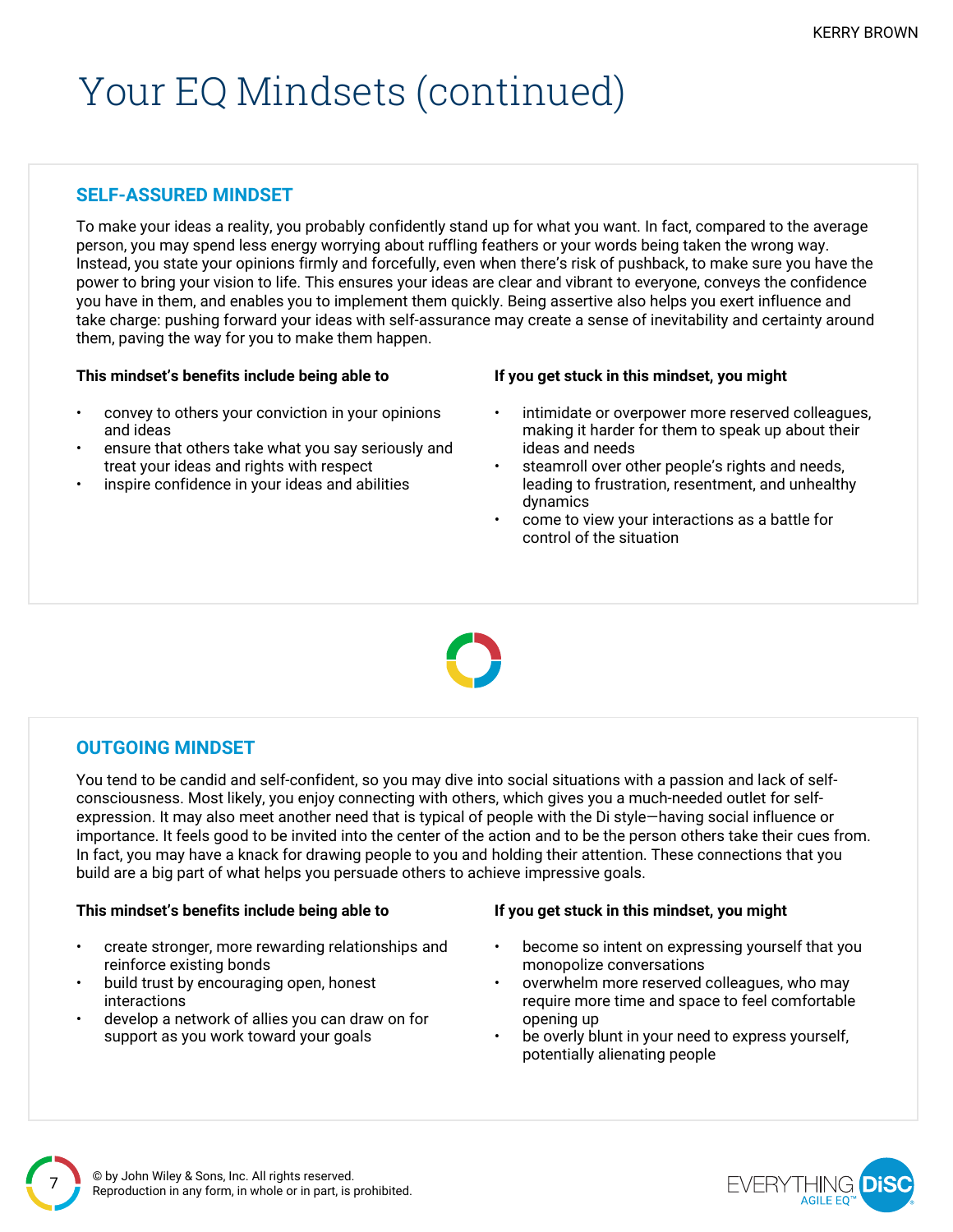

### Style My EQ Snapshot



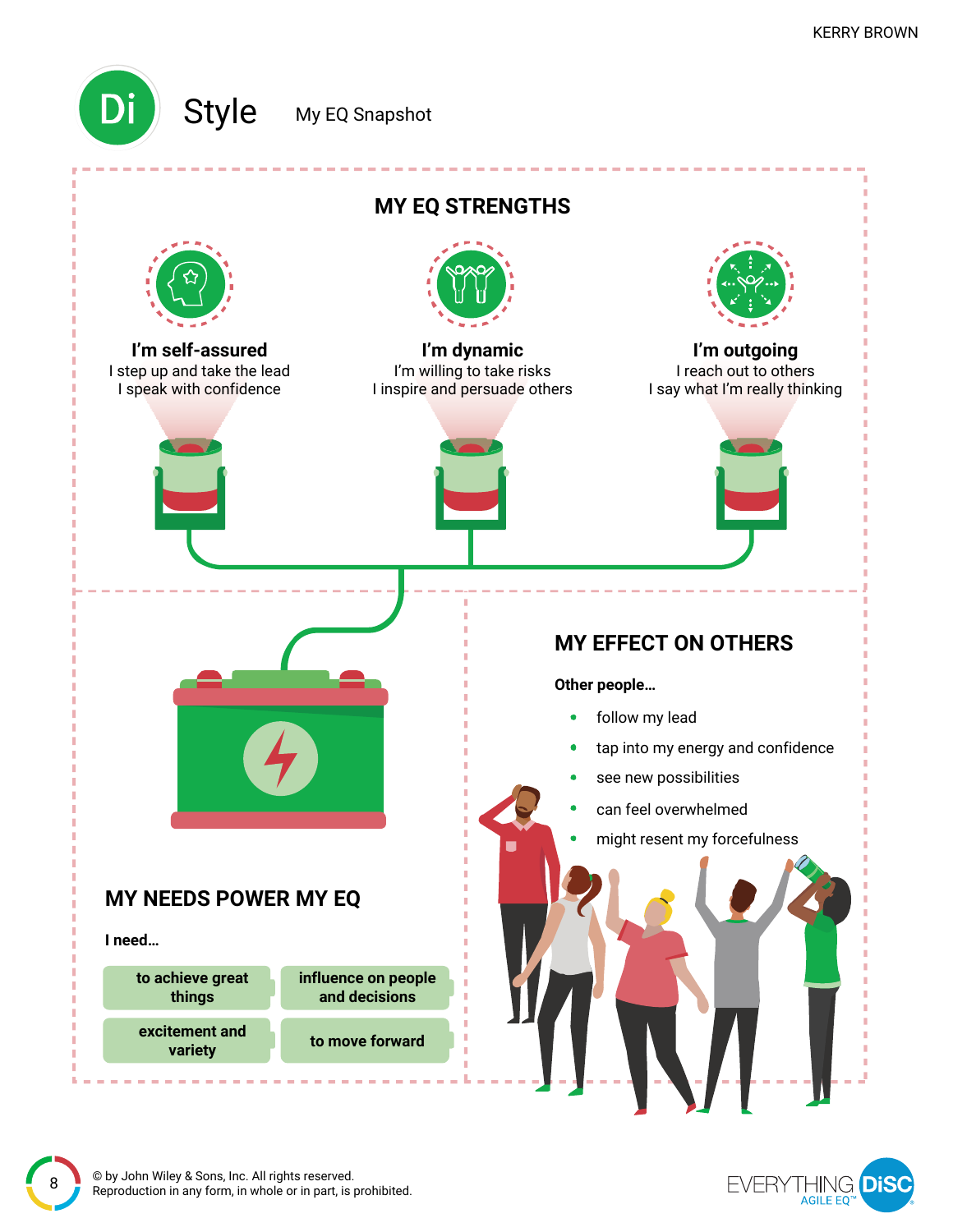

# Agile Opportunities

#### **WHAT MINDSETS MIGHT TAKE MORE EFFORT FOR YOU?**

Now that you know a little bit more about the mindsets in your comfort zone, you're ready to start learning about the other mindsets shown here around the DiSC® circle.

#### **For you, Kerry, the mindsets that might take more effort are**

- **Empathizing**
- **Receptive**
- **Composed**
- **Objective**
- **Resolute**



Let's start by considering why you even need to stretch to these other mindsets. You've probably found that being dynamic, self-assured, and outgoing has often helped you achieve your goals. But you can probably think of at least a few occasions where these approaches didn't work all that well for you. Maybe you were so set on reaching a goal that you closed yourself off to warning signs that something was wrong. Or maybe you were so intent on bringing people around to your way of thinking that you didn't pause to consider their concerns.

Like everyone else, when you over-rely on the mindsets that are comfortable for you, it can distort the way you look at the world. You might see a need for assertiveness where there isn't one, for example, or push people to embrace a risky idea when caution is a better choice. And you may end up choosing ineffective or unhealthy responses—and not getting the results you want.

Learning to stretch to other mindsets, on the other hand, expands your range, giving you the agility to reach for a healthy, effective response whatever the circumstance. The pages that follow will help you understand more about the mindsets and how they can help you navigate your various interactions.

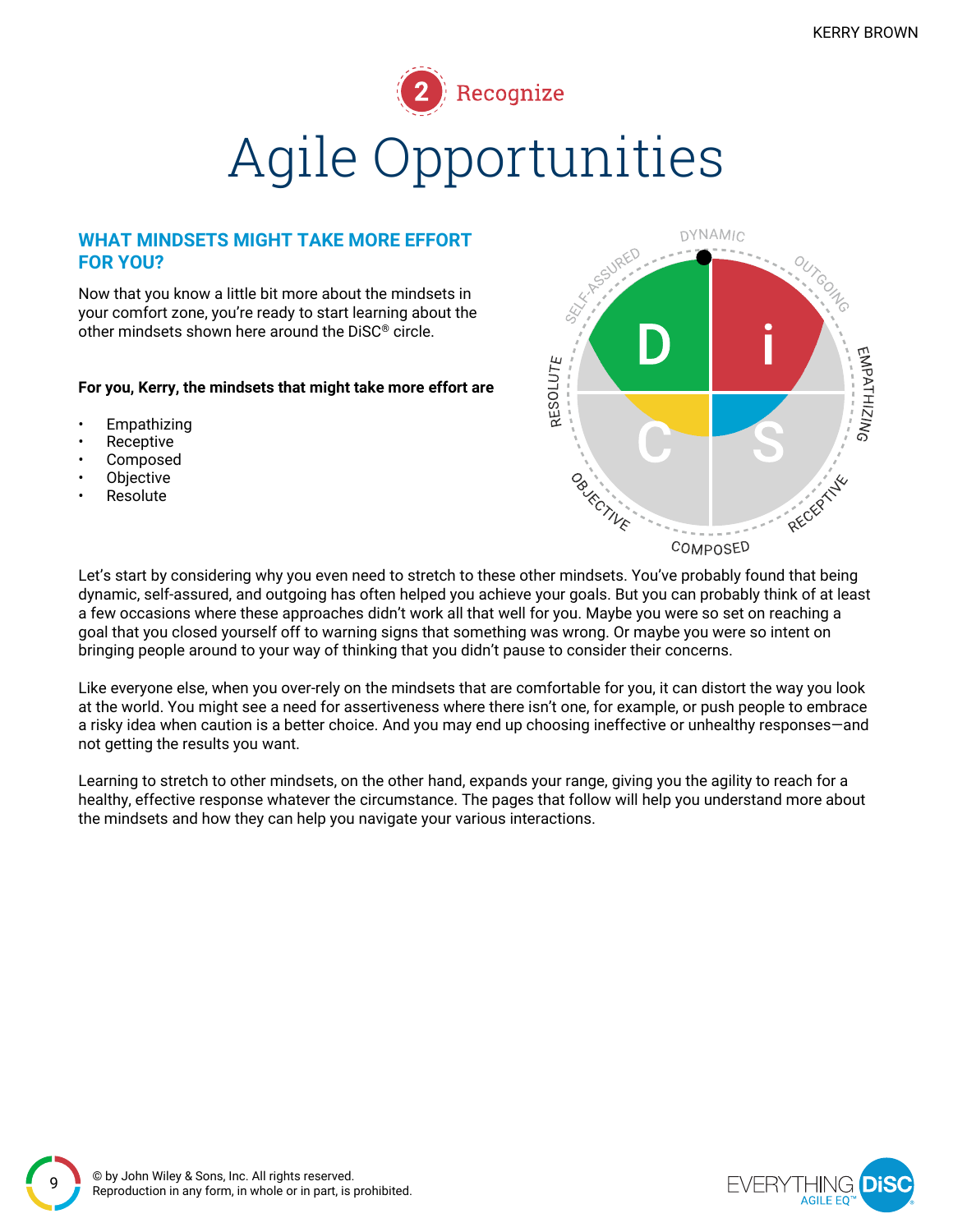Recognize

## Empathizing Mindset

#### **TRY THIS ON**

You're team lead on a high-profile project that's inches away from the finish line. A frazzled teammate comes to you with concerns about whether they can make their deadline. You're itching to wrap this up and are confident this is still doable. So you set to persuading the coworker that with just a little overtime, they can stay on track. When you finish, they still don't look happy, but they seem to have let it go.

You can consider the case closed and move on, possibly creating anxiety and resentment. Or you can reach out, try to understand what your colleague is going through, and consider whether you can be more responsive to their concerns.

#### **The Empathizing mindset**

- involves paying attention to verbal and nonverbal cues indicating something is amiss, and investing the energy in trying to understand what it is
- encourages you to reserve judgment, so you can give yourself space to imagine what another person might be going through
- contributes to a supportive environment where people aren't afraid to speak up about their concerns

#### **WHY DO IT?**

If you fail to consider the concerns of your coworkers because you're so intent on moving forward, you risk steamrolling their needs, either through a lack of care or simply a lack of awareness. Making an effort to understand what people are going through ensures that their rights are respected. It helps you recognize their needs and demonstrates to them that you're invested in their well-being. All of these things contribute to stronger working relationships. Empathy also gives you access to valuable perspectives by forcing you to step outside your own. This can give you a fuller picture of an issue and even lead you to a better path for achieving results.

#### **You might need to be Empathizing when**

- anticipating how your actions or decisions might impact others
- trying to understand someone else's behavior or motivation
- supporting a coworker who is struggling
- being approachable
- gaining deeper knowledge of another person



**WHAT IS IT?**

Reaching out with compassion, seeking to understand people's emotional needs and struggles, and being supportive

Not much a series and the A lot

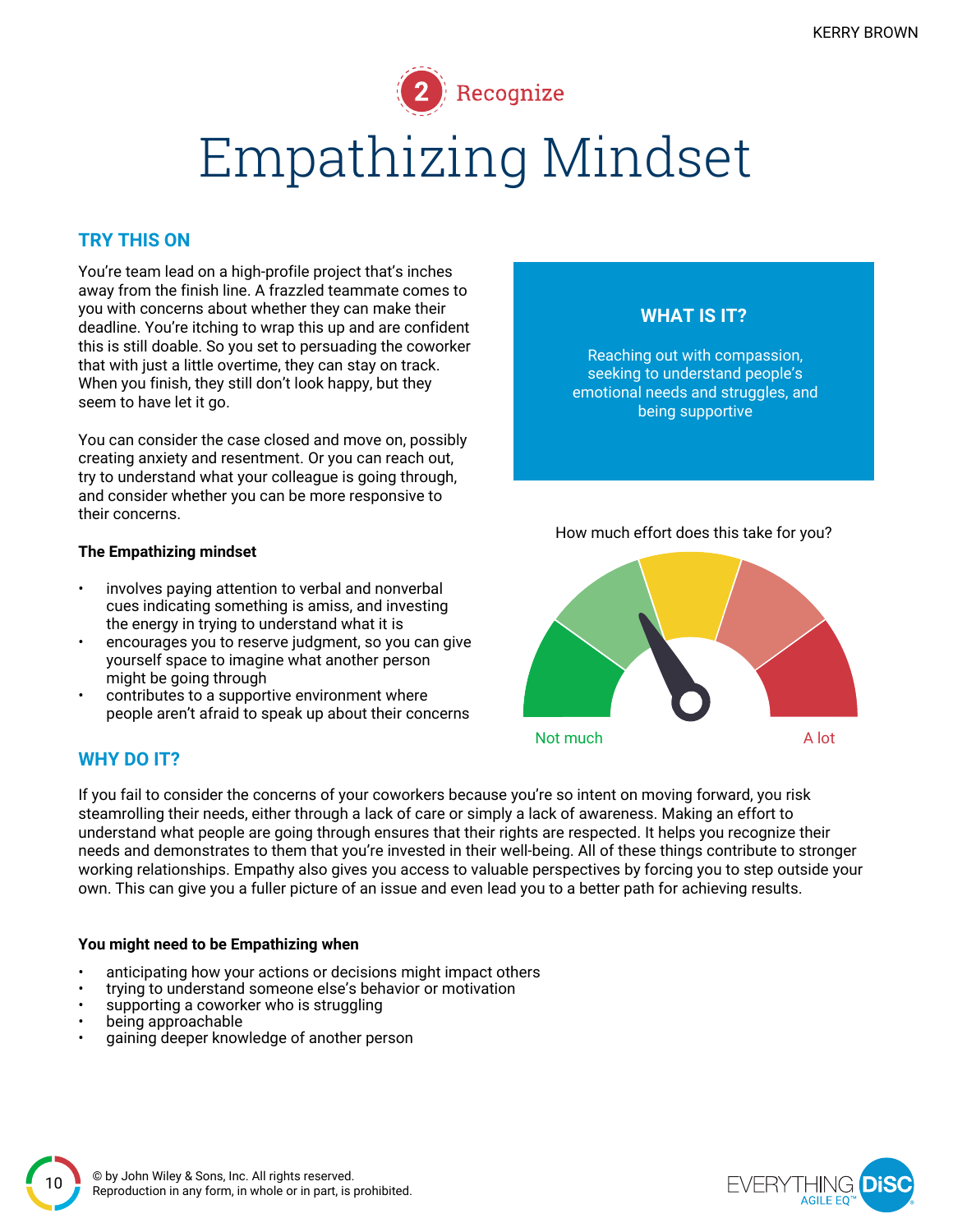Recognize Receptive Mindset

#### **TRY THIS ON**

You know exactly how to move forward with a new assignment. It's crystal clear in your head, but your teammate is eager to try a different direction. They clearly think their idea has a lot of potential. And, sure, it probably does, but your vision feels flawless. They're not getting it, but you're sure that if you just keep at it, they eventually will. And you know from experience that if you push hard enough, this person will give in.

So you can keep trying, eventually persuading them or maybe just overwhelming them. Or you can make an effort to set aside your own views, really weigh their idea, and consider whether you might be able to reach an even better solution together.

#### **The Receptive mindset**

- allows you to maintain an open mind so you have space to truly consider other people's ideas
- recognizes that other people's ideas and rights merit consideration alongside your own
- makes it possible to set aside your own needs or compromise on what you want for the good of the group or another person

#### **WHY DO IT?**

It may be hard to truly engage with someone's ideas when you're excited about your own. But when faced with your drive and determination, some people may find it exhausting to fight for their opinions. As a result, their ideas may get lost in the shuffle, leading to resentment, frustration, and low morale. This can threaten both your working relationships and your goals. Making space for other perspectives can yield long-term benefits such as greater trust or a shared sense of investment in a group decision. You may even find that people are more likely to buy into your ideas when they feel they've been heard. You might also discover a better path to results. When you're caught up in your own vision, you may too readily dismiss information that calls it into question. Staying open gives you access to critical information that can paint a clearer picture of an issue.

#### **You might need to be Receptive when**

- collaborating in a healthy and respectful way
- seeking out the strongest solution when multiple ideas are on the table
- balancing the needs of multiple parties
- making it easier for other people to feel heard
- considering an issue from a different perspective, free of your own assumptions



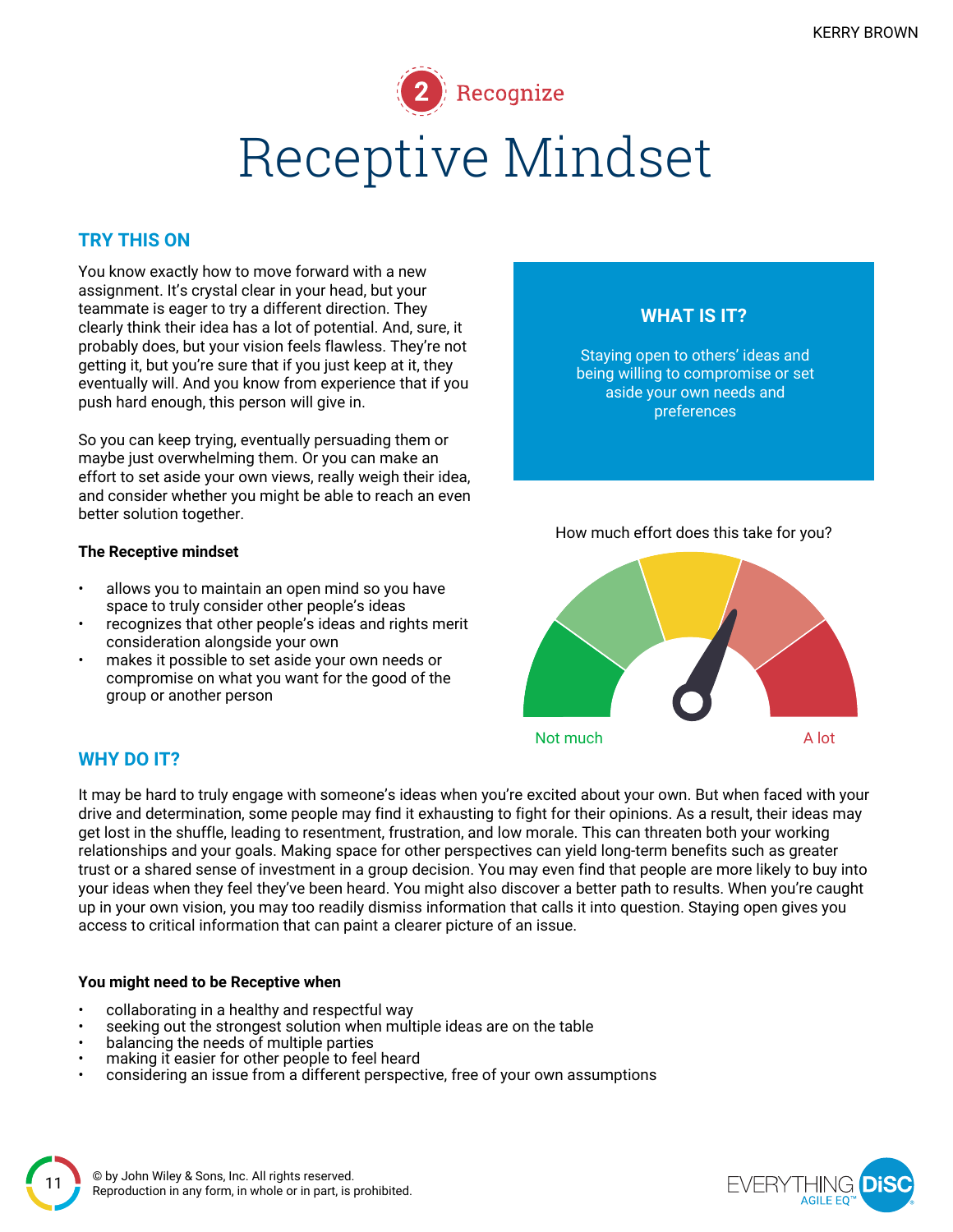

#### **TRY THIS ON**

You're in a meeting and you have the floor. You're building to the heart of your argument when a colleague interrupts to start telling you why they disagree. You feel an intense flash of irritation, and your first instinct is to wrestle back control with a sharp comment.

You could act on that impulse, forcefully taking back the floor but probably creating some ill will in the process. Or you could take a breath and calmly ask them to let you finish presenting your idea.

#### **The Composed mindset**

- allows you to insert some space between your instinctive response and your actions, even when you're upset
- keeps you from charging forward with a knee-jerk reaction
- helps you think through what you want to say and exercise diplomacy



Not much a contract a contract a A lot

#### **WHY DO IT?**

Like others with the Di style, you're inclined to trust your instincts and act on your passion. When you're frustrated or angered, this can cause you to rush in and make choices that seem justified and necessary in the moment, but may actually derail your long-term goals. Composure helps you choose intentional, thoughtful responses that are more likely to get you the results you want. In the heat of the moment, it can also prevent you from striking out in a way that risks alienating colleagues.

#### **You might need to be Composed when**

- avoiding rash choices in the heat of the moment
- allowing yourself or others space for careful thought and consideration
- de-escalating tension
- discussing a sensitive topic
- keeping those around you calm

![](_page_11_Picture_20.jpeg)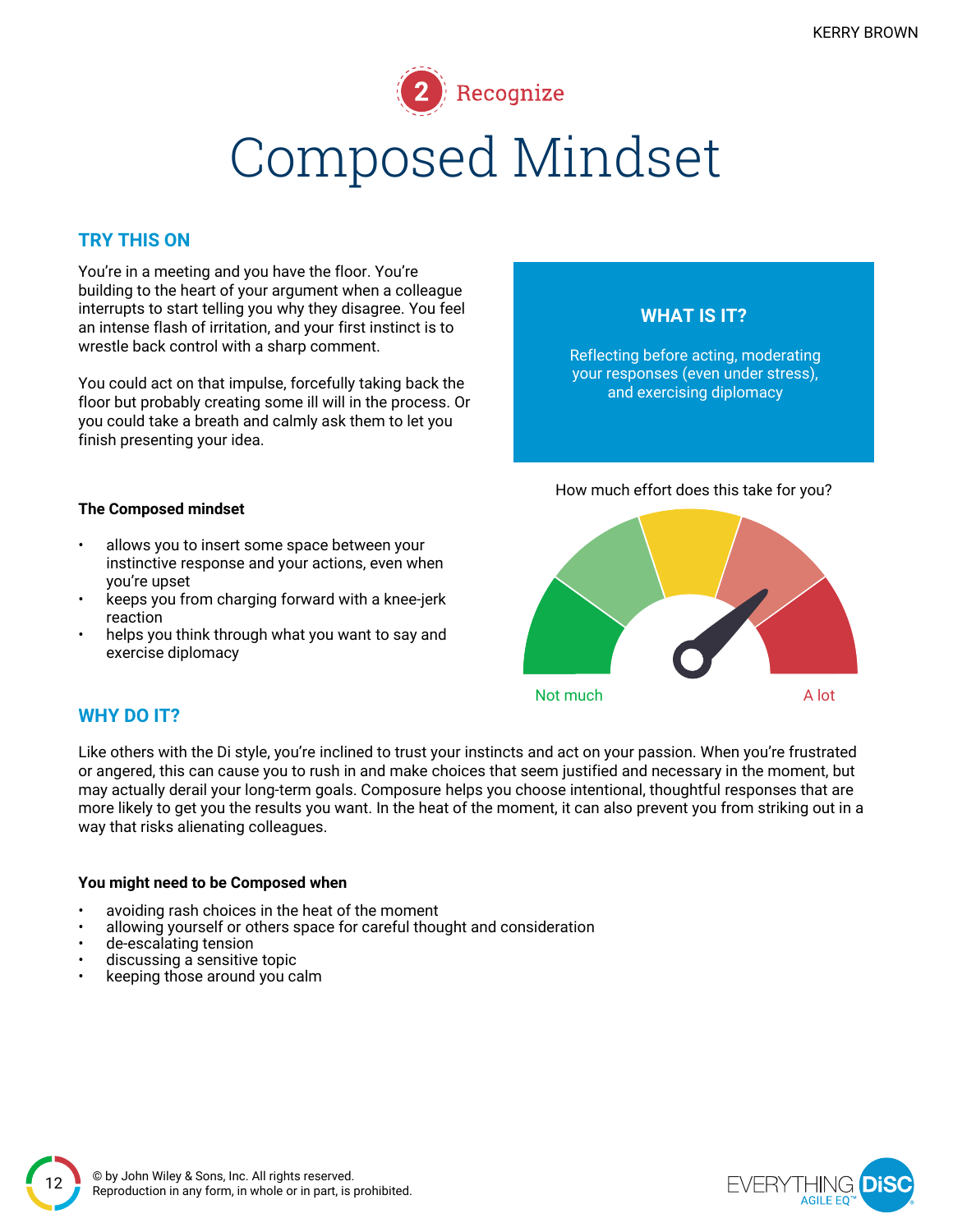![](_page_12_Picture_1.jpeg)

#### **TRY THIS ON**

You think your team should tackle a new project that's full of potential. Your teammates, however, seem less than excited about it. They're focused on the risks, but you're convinced it's worth it. You know in your gut this is a winner, even if you can't quite explain away their concerns. And you're confident in your ability to roll with any bumps along the way.

You could double down on your efforts to convince them. Or you could step back from your excitement and conviction, genuinely weigh those risks, and determine whether they might be greater than you're allowing.

#### **The Objective mindset**

- encourages a focus on facts and logic over emotions or intuition
- helps lift some of the emotional fog that can keep you from seeing things clearly
- helps you recognize when emotions, bias, or personal affiliations might be impacting your and others' judgment

![](_page_12_Figure_9.jpeg)

Not much A lot

#### **WHY DO IT?**

You tend to trust your instincts and have a lot of confidence in your judgment and abilities. But if you get carried away with your own certainty or your drive to make bold progress, you risk allowing your biases or strong emotions to distort the picture. You might end up discarding or undervaluing facts that don't support your point of view. As a result, you may underrate potential obstacles or ignore information that's relevant to your goals. Striving for objectivity helps you make smarter choices based on a more thorough understanding of the whole picture. It also provides a common language of logic that's accessible to everyone, no matter whether they connect emotionally with your words.

#### **You might need to be Objective when**

- stepping back from your emotions or those of others
- distancing yourself from your own biases
- gaining insight into a subject that creates strong emotions in others
- convincing someone who tends to be objective
- identifying the critical facts in a complicated or confusing situation

![](_page_12_Picture_20.jpeg)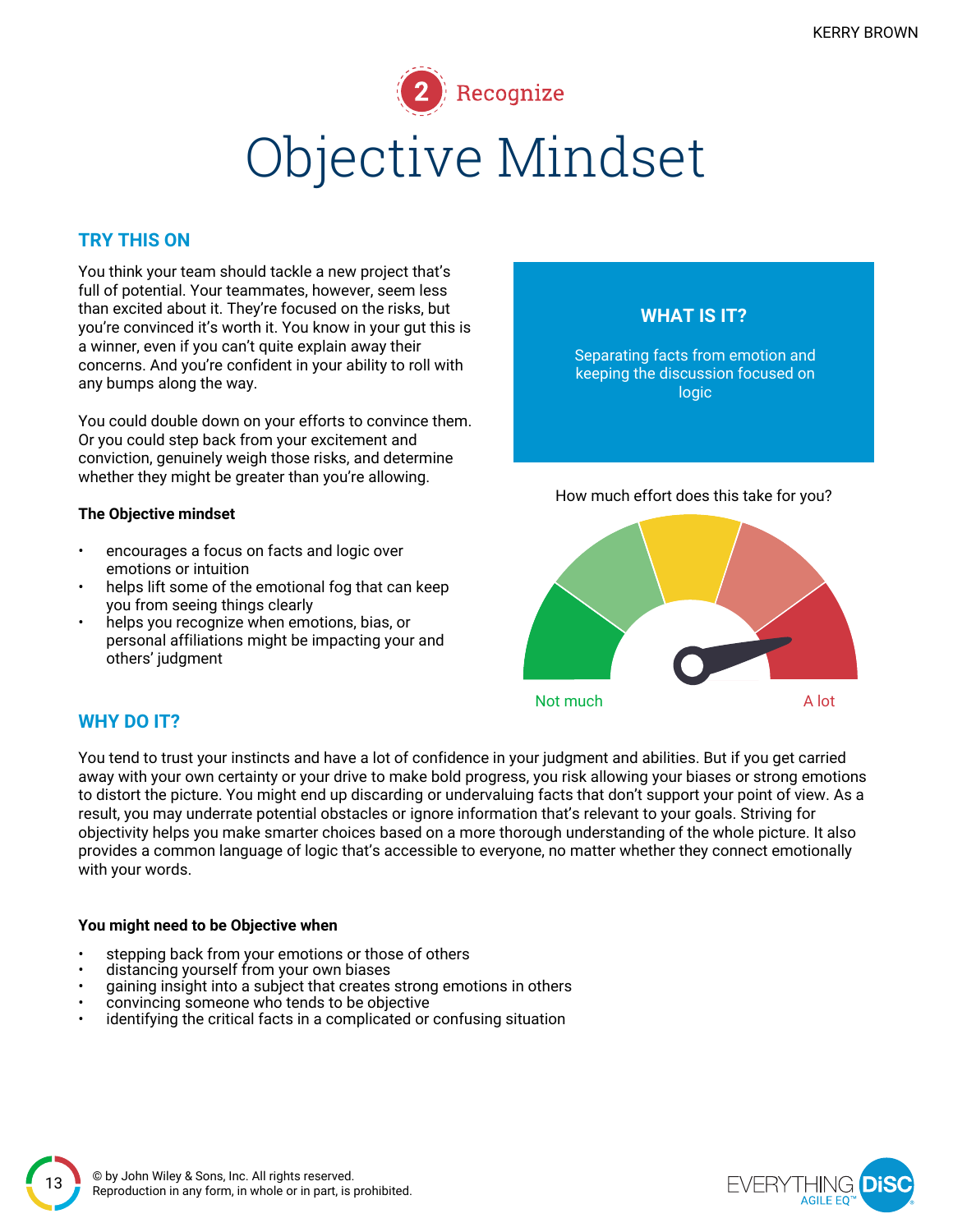![](_page_13_Picture_1.jpeg)

#### **TRY THIS ON**

You're working on a project that just won't end. Everything that could go wrong has gone wrong, and the team is pretty tense. But you're coming to the home stretch. You're so, so close and eager to move on to your next project…and then you spot a problem with a deliverable. It's not a *major* problem. Fixing it will mean a lot more work for everyone, plus a lot of resentment from your teammates. And it might make this project drag on even longer.

So you can let this problem slide, keep everyone happy with you, and just finish this thing. Or you can set the team to fixing the problem and finish the project the right way.

#### **The Resolute mindset**

- is about standing by your ideas and needs in the face of opposition
- helps you speak up about problems, even if it causes some interpersonal discomfort
- involves maintaining confidence in your perspective and opinions, even when others are casting doubt on them

#### **WHY DO IT?**

Showing resolve may be most difficult when you need to overcome your own internal resistance—because you'd rather focus on new and exciting possibilities, keep things positive, or avoid the tedium of unrewarding but necessary tasks. Though it takes energy and focus you'd probably rather direct elsewhere, pushing through this resistance ensures that things get done the right way. Resolve prevents small issues from ballooning into larger ones that can create rework down the line. And it keeps your exciting plans on track so you can reach the finish line on your goals.

#### **You might need to be Resolute when**

- defending your ideas
- standing up to strong personalities
- resisting the influence of others
- initiating critical feedback
- protecting your time

![](_page_13_Figure_17.jpeg)

![](_page_13_Picture_18.jpeg)

![](_page_13_Picture_19.jpeg)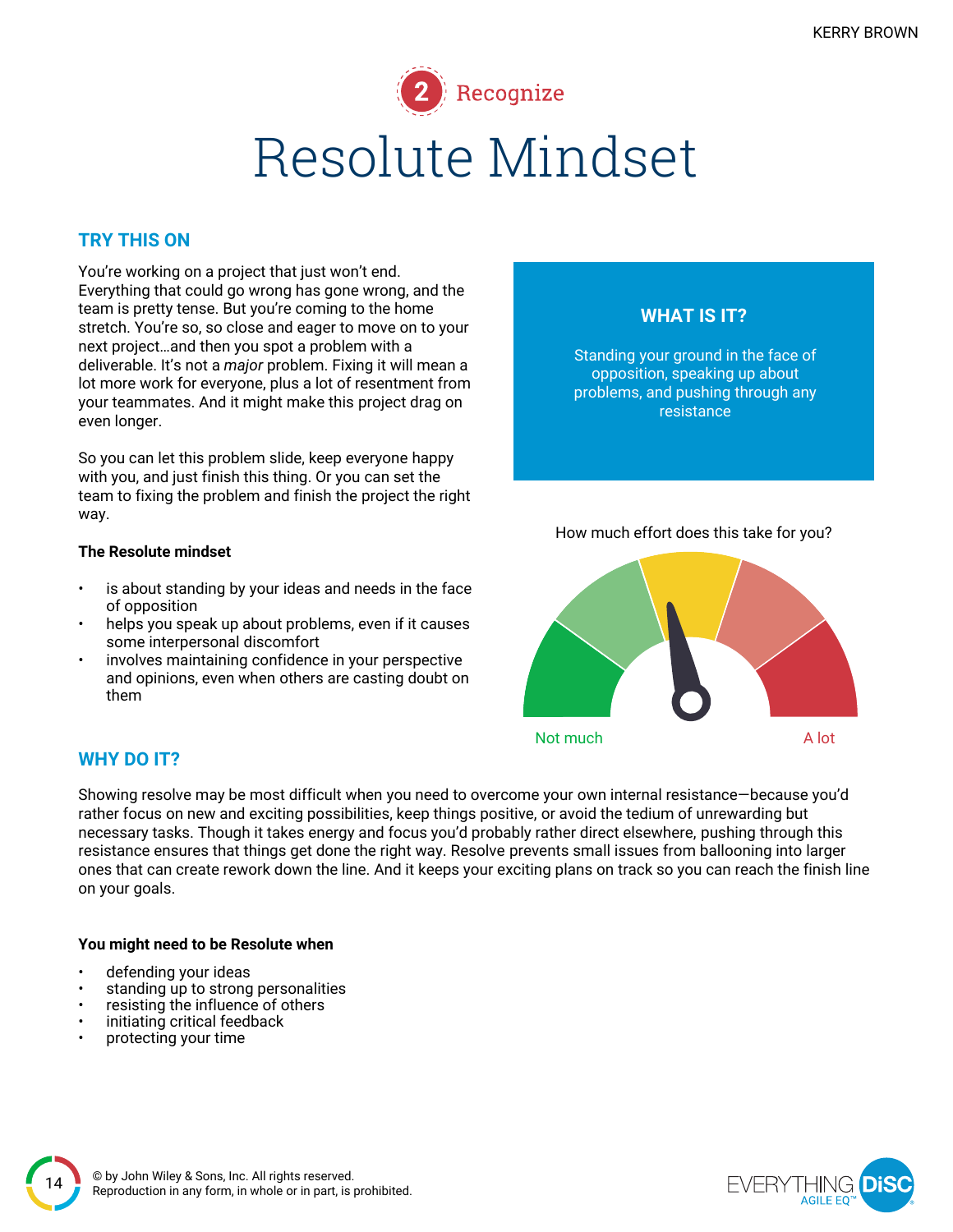![](_page_14_Picture_1.jpeg)

#### **WHAT DOES IT TAKE TO STRETCH TO THE OTHER MINDSETS?**

Now that you've read about the different mindsets available to you, you can start learning how to stretch to them. The pages that follow include concrete steps you can take to increase your comfort with these other mindsets.

We all have the ability to stretch when the situation calls for it. But that doesn't mean it's easy. Even when you know what the healthy emotional response is, it might be a struggle to actually use it, in part because it's hard to change habits that have become ingrained over a lifetime.

For example, you tend toward quick, bold action. It can be challenging and frustrating to slow down for a coworker's feelings when every instinct in your body urges you forward. And in the beginning, you're going to have to work against your instincts and suppress the voices in your head urging you to stick to your familiar patterns.

Developing Agile EQ is a process that takes time, effort, and practice. You need to keep an open mind and try things that may feel a little uncomfortable. Progress will come in small steps rather than leaps and bounds, until you start to gradually increase your comfort adopting different mindsets. With that increased comfort level, you'll more easily move from one mindset to the next, effectively responding to whatever situation you're facing.

#### **Kerry, learn how you can stretch to the other mindsets on the following pages:**

- **Empathizing pp. 16–17**
- **Receptive pp. 18–19**
- **Composed pp. 20–21**
- **Objective pp. 22–23**
- **Resolute pp. 24–25**

![](_page_14_Figure_13.jpeg)

#### **WHAT'S NEXT?**

You can start with the mindset of your choosing. Turn to the pages indicated above for the mindset and determine whether you should start with the Beginner, Intermediate, or Advanced step. Then read the strategies for that step. The action plan on page 26 can help you think through your approach.

![](_page_14_Picture_17.jpeg)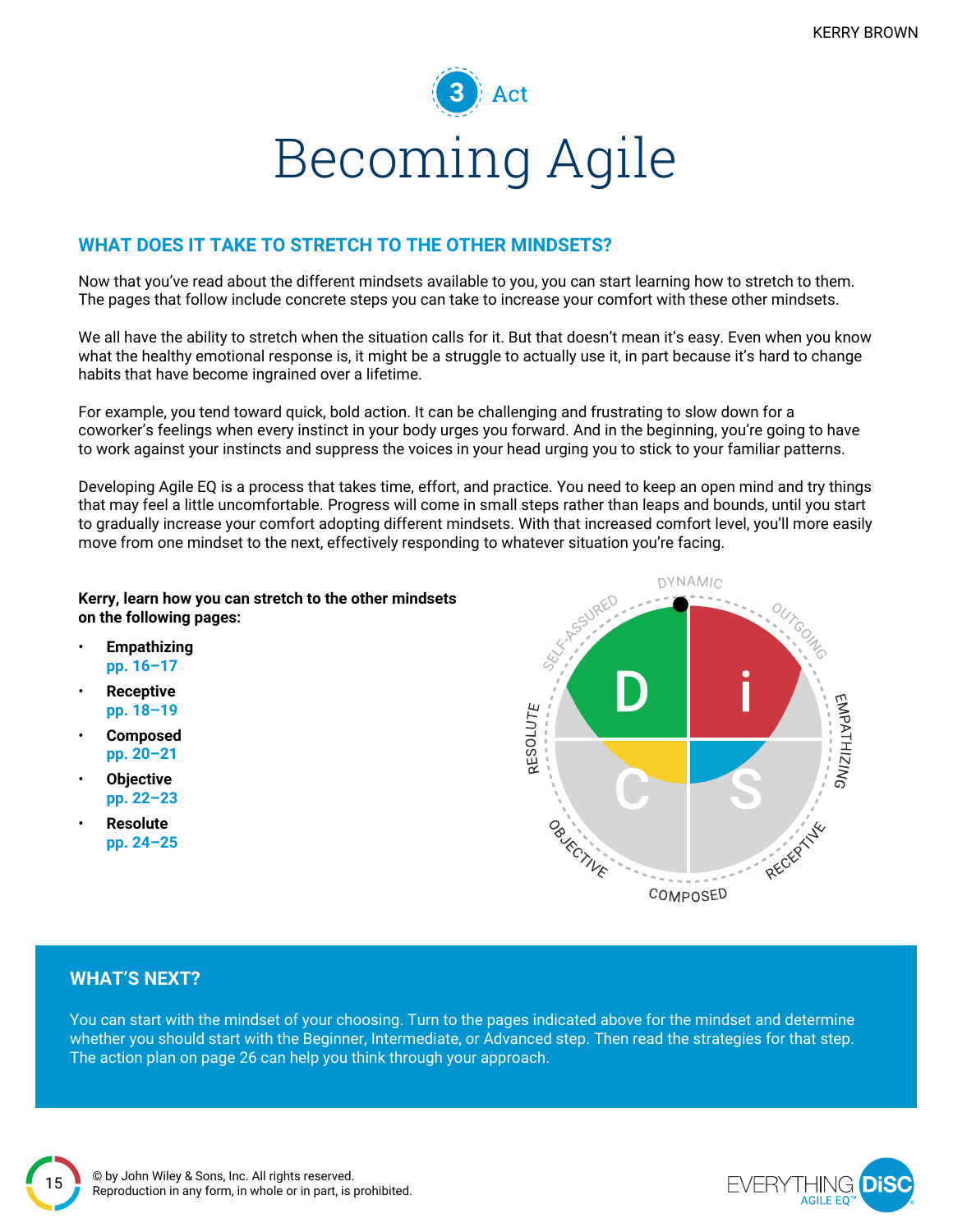![](_page_15_Picture_1.jpeg)

#### **GETTING INTO THE MINDSET**

With your desire for influence and authority, it may sometimes be easy to slip into a habit of charging forward without stopping to consider the needs of those around you. And slowing down to check in on people's feelings may feel like a waste of time that could better be spent making progress. Plus, you're intent on expressing yourself, shaping the conversation in order to shape your environment. Focusing on other people's needs can be a struggle because it requires you to take a more passive role while someone else takes the stage.

#### **When reaching for empathy, you may have to overcome thoughts like:**

- We don't have time for this.
- I've got more important things going on.
- I shouldn't have to coddle people.
- I know what I would do in your place.

These are normal thoughts, and you should expect it to take some work to overcome them. The steps on the next page can help you get started.

#### **WHERE SHOULD YOU START?**

Start from the top of the list below. Is this something you already do? If so, go to the next item. Keep going down the list until you get stuck. Don't feel comfortable doing that one? Is it in the Beginner, Intermediate, or Advanced category? Go to that area on the next page for strategies to help you improve.

#### **Beginner**

- I regularly check in with people to see if they need help.
- I respond to others' needs and preferences without trying to take over.

#### **Intermediate**

- I can put aside my own perspective and biases to understand how others feel.
- I consistently look out for the subtle signals people may give off when they're upset.

#### **Advanced**

- When appropriate, I adapt my communication style to make others more comfortable.
- I often think about what kinds of support different people need from me.

![](_page_15_Picture_21.jpeg)

![](_page_15_Picture_22.jpeg)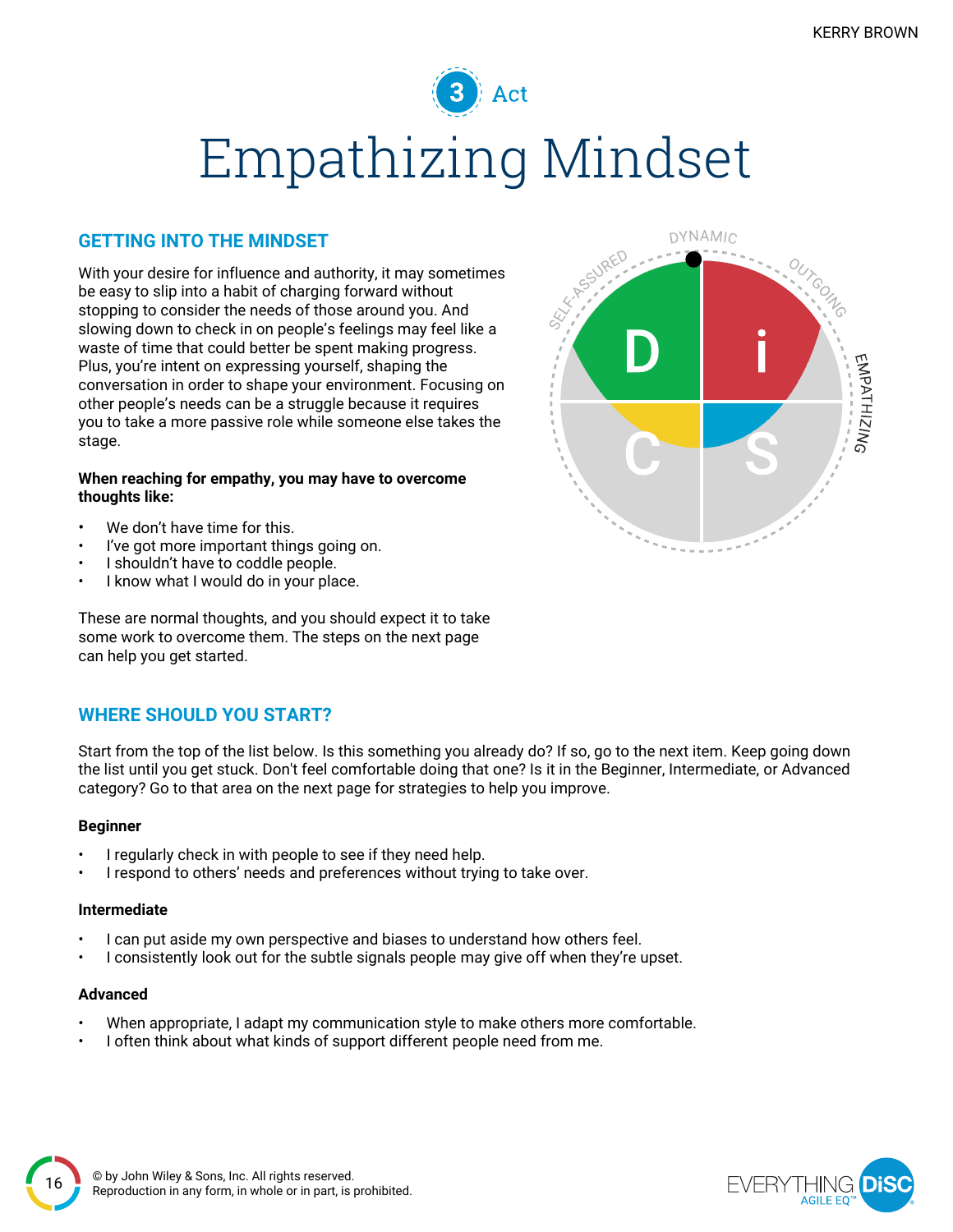### Take Action to Be Empathizing

#### **BEGINNER STEP**

**Check in with colleagues to offer support.** Harness your natural inclination to dive in and take action to let others know you're available to support or assist them. Look for an opportunity in the next week to practice these strategies:

- **Use direct questions when offering assistance.** Direct, specific questions like, "How can I help?" or "Would it help if I did \_\_\_\_?" are much more likely to prompt people to accept aid than vague statements such as, "Let me know if you need anything."
- **Keep the focus on others.** Let the people you're assisting determine the direction of your support. Resist the urge to step in and take over the situation, or focus the conversation too much on yourself and your experiences.

#### **INTERMEDIATE STEP**

**Gather information about underlying emotions.** Use your knowledge of people, circumstances, and of DiSC® principles to better understand the emotions, fears, and motivations that drive others beneath the surface.

Think of a recent time when you struggled to understand or empathize with someone else's behavior or emotions. With that event in mind, answer these questions:

- How would I have felt if I were in the other person's position?
- How is that person different from me, and how might this difference have affected their attitudes or responses?
- Given what I know, what kinds of responses from me would have been helpful vs harmful in that situation?

Tip: Keep these questions handy and review them after at least three tough or frustrating conversations you experience.

#### **ADVANCED STEP**

**Adapt your approach to different people and situations.** Understanding others often requires you to adapt your communication style to your audience. For some people, this is a nearly unconscious process, but just about anyone can get better at it. Here's one way to get started:

- Before going into a meeting or having a conversation with someone, write down two words that capture their core values. Maybe the person you're dealing with is "collaborative and open-minded" or "structured and cautious."
- Taking into account these values, think about what the person is looking for from you: for instance, there may be times when you're inclined to give blunt feedback, but your interaction would benefit more from a diplomatic attitude. Use these ideas to shape how you approach the conversation.

![](_page_16_Picture_17.jpeg)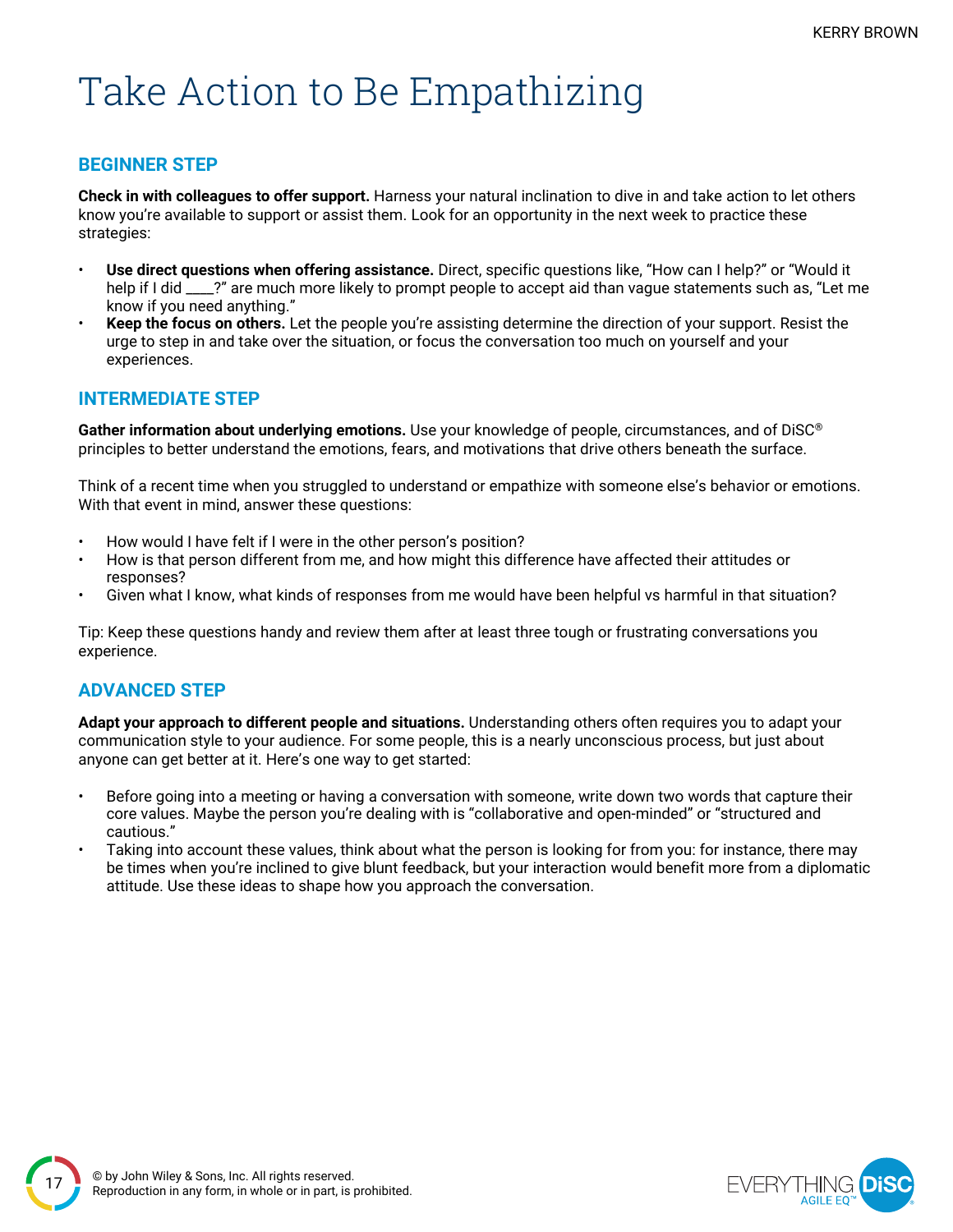### $\parallel$  Act Receptive Mindset

#### **GETTING INTO THE MINDSET**

Most likely, you're driven to achieve, and you want the freedom to set your own course. So you may find it hard to stay open to someone else's ideas if it means compromising your vision. And since you probably have a lot of confidence in your opinions, it may even be a struggle to set them aside long enough to truly try on someone else's perspective. You also tend to thrive when you're the one setting the pace. So you may sometimes have to fight against an expectation that others will adapt to your views rather than the other way around.

#### **To be receptive, you may need to ignore thoughts telling you:**

- If we would just do this my way, we'd get the best result.
- I'm not compromising when I know my way is right.
- Why do we have to waste time on this when it's clear what we should do?
- If they could just see what I'm trying to do here, they'd come around. I need to keep explaining until they get it.

These are normal thoughts, and you should expect it to take some work to overcome them. The steps on the next page can help you get started.

#### **WHERE SHOULD YOU START?**

Start from the top of the list below. Is this something you already do? If so, go to the next item. Keep going down the list until you get stuck. Don't feel comfortable doing that one? Is it in the Beginner, Intermediate, or Advanced category? Go to that area on the next page for strategies to help you improve.

#### **Beginner**

- I'm good at setting aside distractions and listening to others.
- I ask thoughtful questions to make sure I understand what people are telling me.

#### **Intermediate**

- I make sure everyone has a say in group decisions.
- I'm comfortable deferring to others if it serves the common good.

#### **Advanced**

- When I feel skeptical about someone's idea, I usually take time to challenge my own assumptions.
- I routinely give ideas fair consideration even when they conflict with something I believe.

![](_page_17_Picture_21.jpeg)

![](_page_17_Picture_22.jpeg)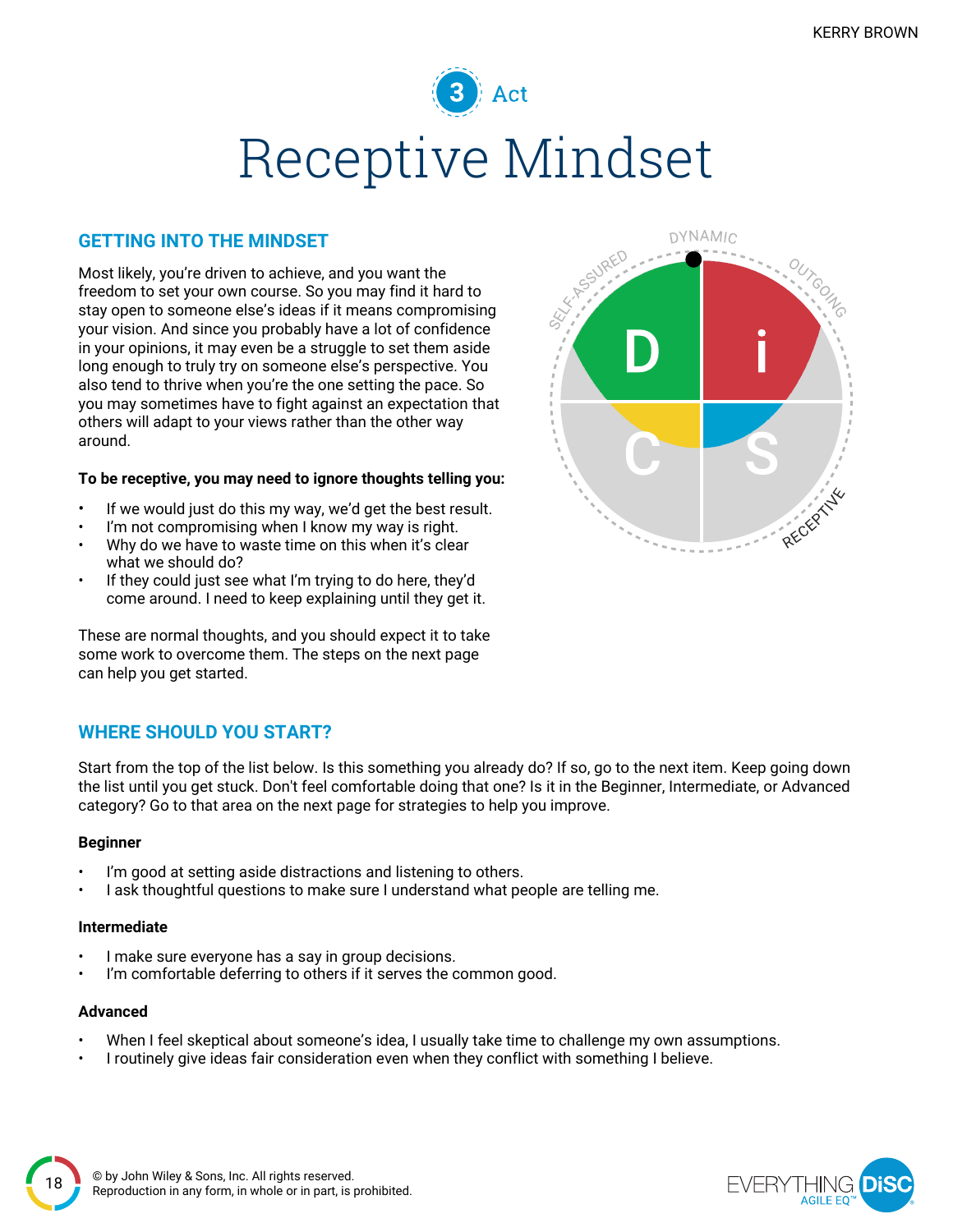### Take Action to Be Receptive

#### **BEGINNER STEP**

**Improve your listening skills.** Being a great listener is about giving your full attention to what the other person is saying—rather than simply waiting for your turn to talk. That can mean making a conscious effort to set aside your own ideas or agenda. Here are some strategies to make it happen:

- Starting with one conversation per day and working up from there, practice listening without interrupting even once. Make sure you're focused on what's being said rather than how you're going to respond.
- Once the other person has finished talking, paraphrase what they said in your own words to make sure you understood.
- Before reacting with your own viewpoint, pause and consider the biases that you may bring to the conversation, like your own priorities or preferred way of doing things.

#### **INTERMEDIATE STEP**

**Promote shared decision-making.** One important part of being receptive is helping others feel heard during the decision-making process. This means resisting the urge to forcefully push for your own preferences or agenda and instead taking a more collaborative approach.

To help with this process, solicit opinions from others *before* you share your own. It may be tempting to begin discussions by sharing your opinion and letting others agree or disagree from there. But this can shape conversations in ways that might prevent more hesitant colleagues from challenging your assumptions. The next three times you have the opportunity to share your opinion in a meeting, practice being the last one to speak. Then, take note of who steps in to share and what the result is.

#### **ADVANCED STEP**

**Revisit your assumptions.** Sometimes, if you're having trouble staying open to a person's opinion or idea, it's because of the particular assumptions and priorities you're bringing to the conversation. For example, as someone with the Di style, you might disagree about the severity of a problem or roadblock because you assume that making rapid progress is more important than getting things 100 percent right. But part of being receptive is identifying what you take for granted and adapting when appropriate.

The next time you're feeling closed off to a colleague's suggestion, ask yourself these questions:

- What issue do I believe their idea will cause?
- What underlying assumptions about how things should work or what's important are feeding my reaction?
- Which of those assumptions can I set aside, even temporarily, to give the idea fair consideration?

![](_page_18_Picture_16.jpeg)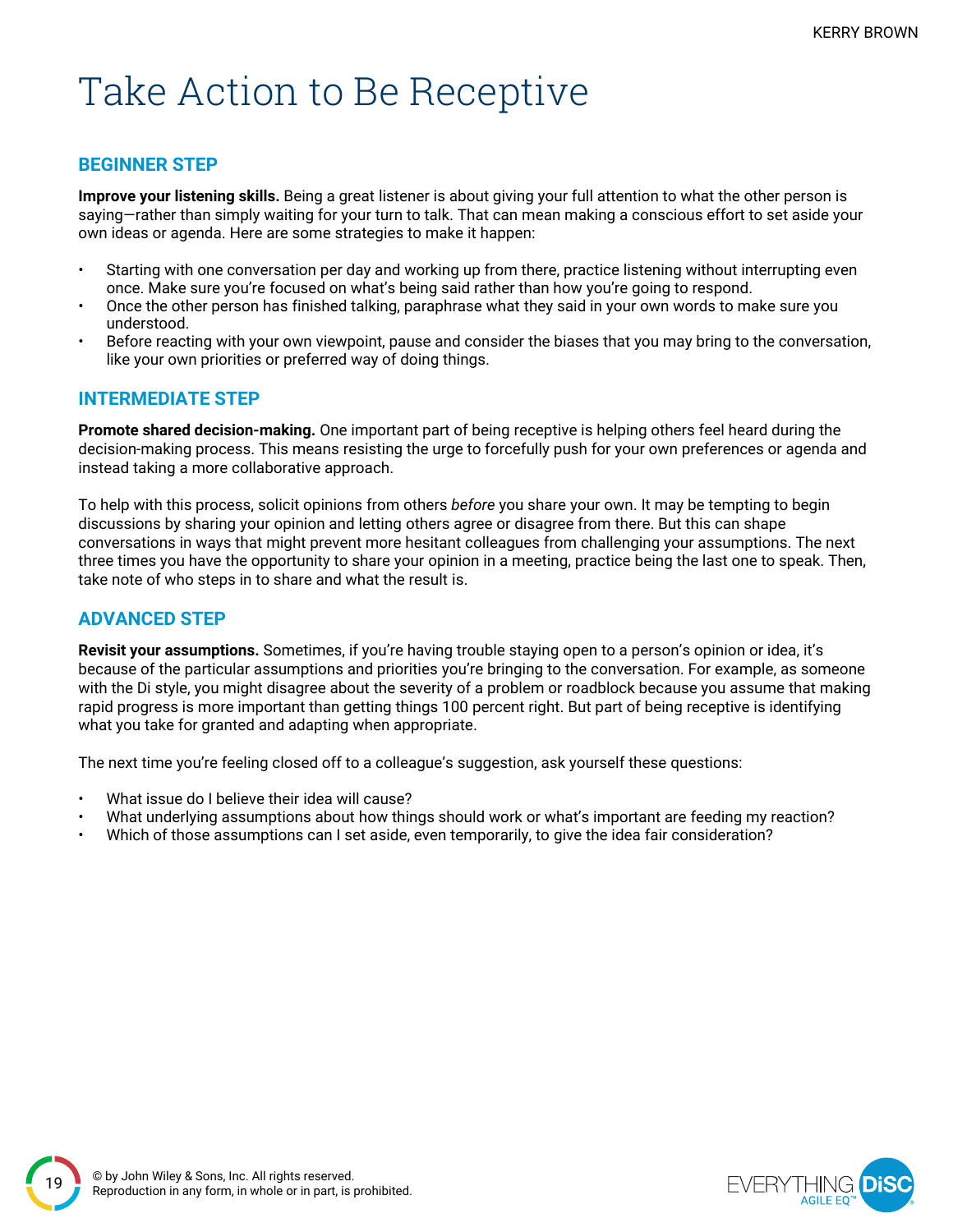### $\mathbb{R}$  Act Composed Mindset

#### **GETTING INTO THE MINDSET**

You tend to be confident, expressive, and ready to take quick action. So you're probably inclined to just stand up and say exactly what's on your mind. And it can be hard to rein yourself in when you're feeling intense emotions. Since you likely have confidence in your instincts and ability to improvise, it may feel natural to give in to that urge and trust where your response takes you. In addition, you may sometimes resist diplomacy because it feels much more effective and honest to just say what's on your mind. Plus, a powerful response may feel like the best way to maintain your influence. In the heat of the moment, you may also just be more focused on making yourself heard than on the impact of your words.

#### **To maintain composure, you may need to fight back thoughts like:**

**DYNAMIC** COMPOSED

- I have to act on this *right now*.
- I can't just let this slide.
- I will *never* feel another way about this.
- I'm taking control of this situation.

These are normal thoughts, and you should expect it to take some work to overcome them. The steps on the next page can help you get started.

#### **WHERE SHOULD YOU START?**

Start from the top of the list below. Is this something you already do? If so, go to the next item. Keep going down the list until you get stuck. Don't feel comfortable doing that one? Is it in the Beginner, Intermediate, or Advanced category? Go to that area on the next page for strategies to help you improve.

#### **Beginner**

- I understand the things that tend to set me off.
- I do what I can to be prepared for situations that are likely to upset me.

#### **Intermediate**

- I notice early on when my attitude or composure is starting to deteriorate.
- I typically catch myself when I'm in a bad mood before it gets to the point of saying something I'll regret.

#### **Advanced**

- I'm good at staying calm even when faced with something that really bothers me.
- I know how to talk myself down and maintain an even keel in most situations.

![](_page_19_Picture_22.jpeg)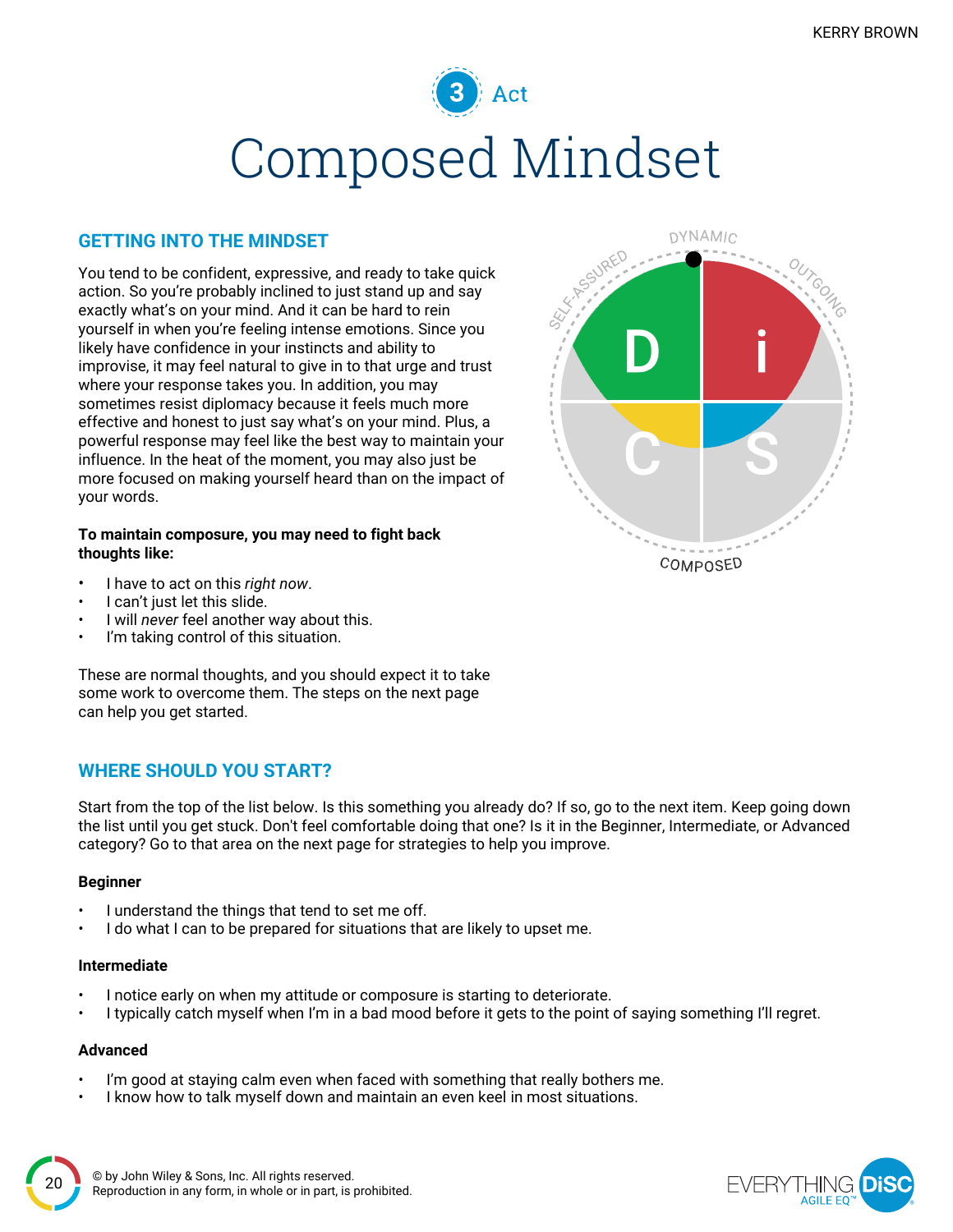### Take Action to Be Composed

#### **BEGINNER STEP**

**Identify your triggers.** The first step in learning to stay calm under stress is understanding the kinds of situations that are most likely to upset you. On a separate sheet of paper, complete the following exercise:

- Make a list of recent situations where you had difficulty maintaining your composure.
- Look for common themes across the incidents. Are there certain personalities, circumstances, or environments around which you find it particularly difficult to remain calm?
- Consider whether any of these triggers are optional or avoidable. Are there any changes you could make to your schedule or habits that would address the triggers you identified?

#### **INTERMEDIATE STEP**

**Learn the signs of emotional exhaustion.** The surges of emotion that can lead to outbursts often seem like they come out of nowhere, but in reality they tend to be the last straw in a series of events. Or they may be the result of emotional exhaustion—when stress, fatigue, and other factors wear away your defenses and make you more vulnerable to losing your composure. Here are some warning signs that you're in an emotionally exhausted state:

- You feel physically tired or ill.
- A type of conversation or meeting that you don't typically mind feels unbearable.
- You doubt the motivations or judgment of someone you normally trust.

When you find yourself feeling this way, consciously acknowledge to yourself, *I am emotionally exhausted.* Recognizing this can help you step back and reconsider the situation before you react. If needed, postpone a tense discussion or difficult task until you can think more clearly.

#### **ADVANCED STEP**

**Create space between the stressor and your response.** Interrupting your natural response to stressful situations, even by delaying an instinctive reaction by just a few seconds, can be the difference between staying calm and saying something you'll regret. Here's how to do it:

- **Buy time with a diplomatic default response.** Think of a neutral word or phrase, like "okay," "interesting," or "let me think about that," that you can use reflexively in a conversation when you might otherwise be tempted to lose your cool.
- **Envision how a loss of composure will play out.** In that extra moment between the trigger and your response or when revisiting the conversation after the fact—imagine what acting out the way you're tempted to would actually look like. Consider how this action would line up with your overall goal for the situation. How would reacting hurt your cause?
- **Remember that your judgment might be clouded in the moment.** When you're in the middle of an intense emotion, you may inadvertently exaggerate certain facts or ignore others. Knowing this, fight the urge to act on your immediate reactions.

![](_page_20_Picture_18.jpeg)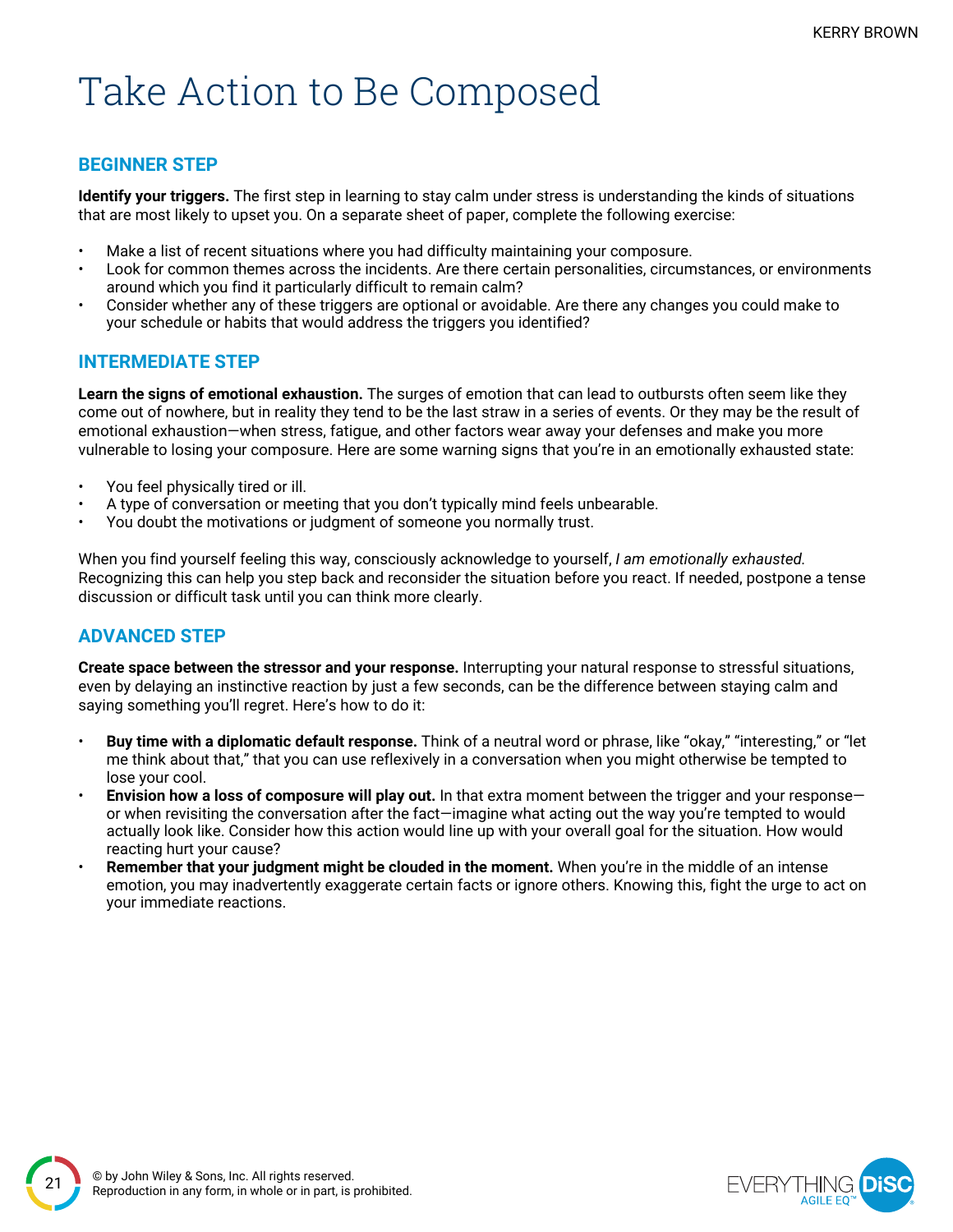### $\stackrel{\cdot }{)}$  Act Objective Mindset

#### **GETTING INTO THE MINDSET**

Most likely, you make quick, bold choices in the interest of moving things along. And you've probably had a lot of success following your instincts. So when your gut is telling you something, your inclination may be to trust it. You're probably frustrated by the need to slow down for analysis, particularly when you feel certain you know what the right call is. And it may occasionally be tempting to focus on only those facts that support your vision, closing yourself off to anything that contradicts your way of seeing things.

#### **Staying objective may require you to push back against thoughts like:**

- I know exactly what has to happen here.
- I know I'm right, even if I don't have the data to back it up.
- If I feel this strongly about it, I must be right.
- Let's not waste time thinking through every single angle.

These are normal thoughts, and you should expect it to take some work to overcome them. The steps on the next page can help you get started.

#### **WHERE SHOULD YOU START?**

Start from the top of the list below. Is this something you already do? If so, go to the next item. Keep going down the list until you get stuck. Don't feel comfortable doing that one? Is it in the Beginner, Intermediate, or Advanced category? Go to that area on the next page for strategies to help you improve.

#### **Beginner**

- I can typically identify biased arguments when I encounter them.
- I usually know when it's important to set my personal feelings aside.

#### **Intermediate**

- I often consider my own biases when making decisions.
- When forming opinions, I take the time to research the relevant facts.

#### **Advanced**

- I solicit other perspectives when my own judgement may be flawed.
- I invite critical feedback from others.

![](_page_21_Picture_21.jpeg)

![](_page_21_Picture_22.jpeg)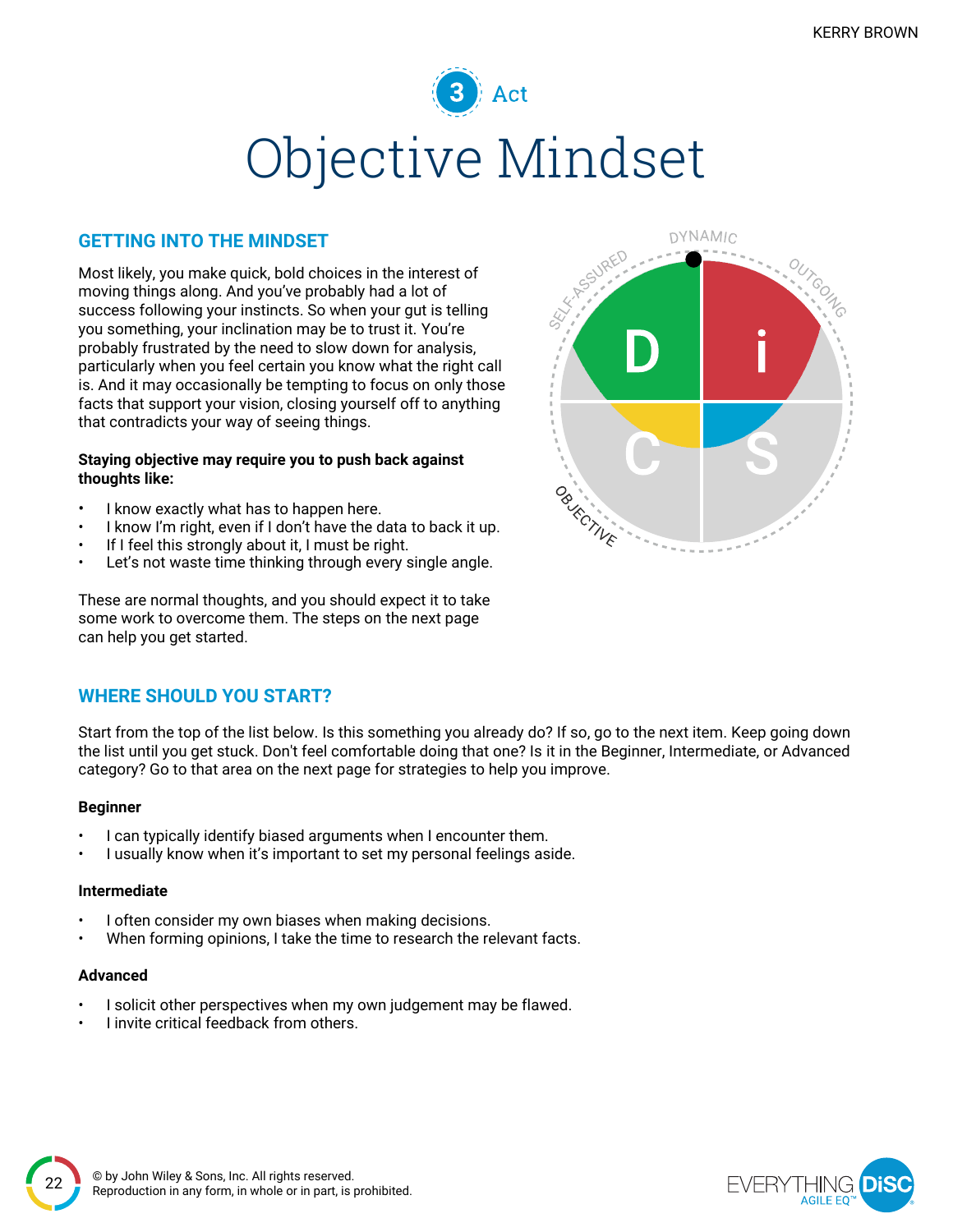### Take Action to Be Objective

#### **BEGINNER STEP**

**Identify situations where emotions might negatively impact your thinking.** Nearly all the decisions you make in a day are influenced at least somewhat by your emotions. In some cases, though, being swayed too much by feelings can cause real problems. At times, emotions might get in the way of objective decision-making by leading you to:

- value the input of someone you like over someone you dislike or don't know well.
- show unfair bias toward an option that would benefit you or someone you care about.
- allow enthusiasm for a new idea to lead you to breeze past possible problems.
- lean away from a choice that would be unpopular with other people.

Choose two of these issues or come up with your own. Write down past examples of when these factors have negatively impacted your ability to look at each situation objectively.

#### **INTERMEDIATE STEP**

**Learn to balance emotion and logic when making decisions.** Feelings and facts both have important roles to play in decision-making, but finding the right balance between them can be difficult. Look for three opportunities in the next month to try out the following strategy when you're making a decision:

- **Set a primary goal or objective.** Write down the one or two main things you're trying to accomplish with your decision.
- **Consider multiple angles.** Set a timer for three minutes and brainstorm all the arguments in favor of one side or alternative. When time runs out, reset another three minutes to do the same for a different side. Repeat as many times as there are alternatives.
- **Separate out emotional arguments.** When you've considered all the different angles, go back and underline or highlight all of the ideas that seem to stem from your emotions, biases, or interests outside of your primary goal. Imagine that, when making your decision, you could only consider the factors that you didn't highlight. Would this change your decision? For better or worse?

#### **ADVANCED STEP**

**Invite others to critique your thinking.** The next time you need to make a decision or choose a course of action, ask for input from two different people, preferably two who are quite different from each other and from you. Explain your current position and why you chose it, and ask whether they agree with your reasoning. Remember to keep your tone and language neutral to avoid discouraging them from being honest.

Once you've had a few chances to practice this strategy, change things up and start by presenting the situation and asking for their recommendations *before* you share your own inclinations. This will highlight different problemsolving approaches that you might not have previously considered.

![](_page_22_Picture_17.jpeg)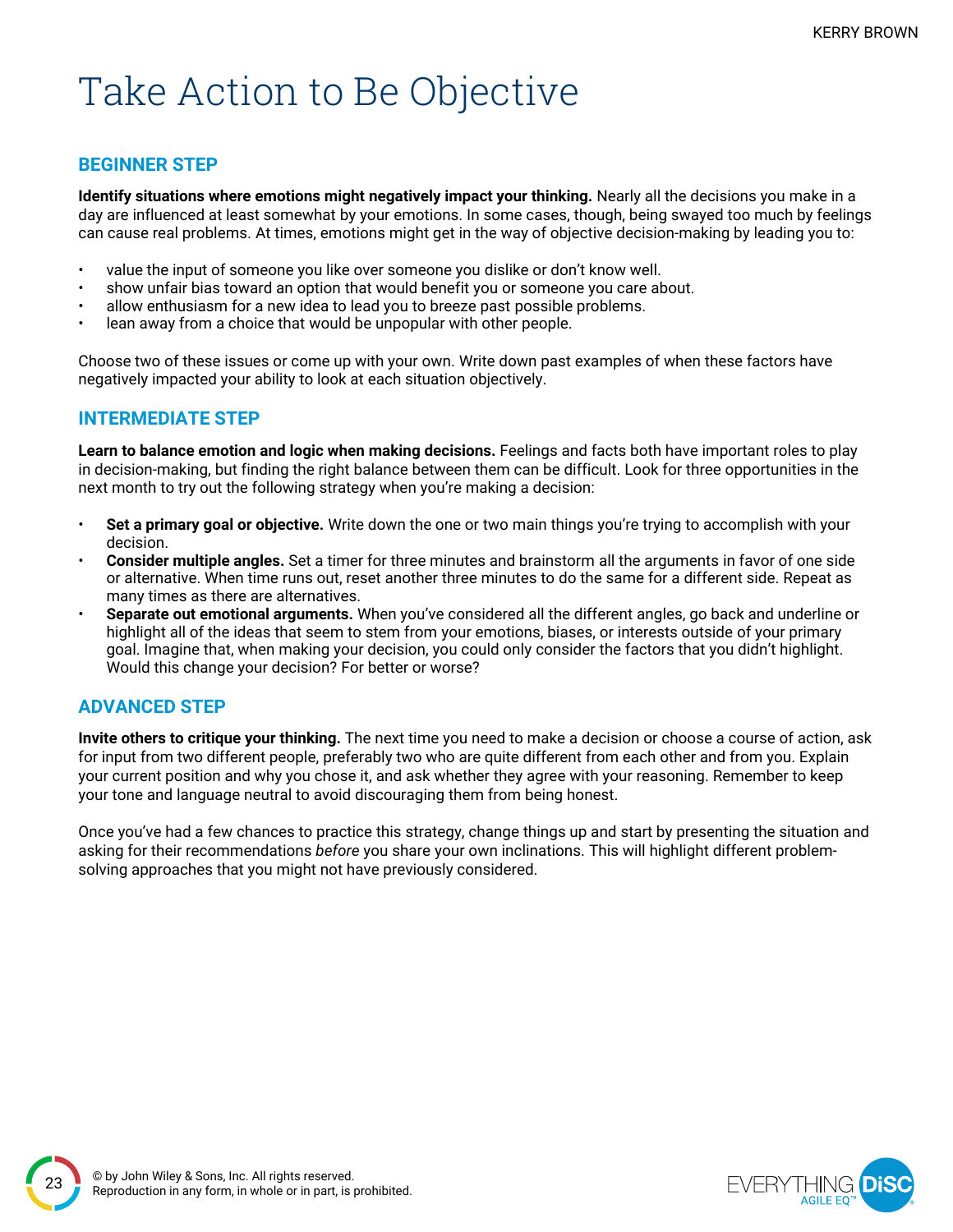### 3 Act Resolute Mindset

#### **GETTING INTO THE MINDSET**

You probably feel comfortable standing your ground, but calling out problems or forcing yourself to stick with more unrewarding tasks may occasionally be more difficult. You combine a tendency to move quickly with confidence and optimism. So, you may sometimes dismiss warning signs that something is wrong. And since you'd rather focus on success or the next big thing, it may be tempting to gloss over problems or more tedious obligations so you can keep pushing forward. In addition, you probably enjoy being looked up to by your peers. If it means creating a lot of negative feelings or if you're facing a complete lack of enthusiasm, it might be more of a struggle to stand firm.

#### **To show resolve, you may need to ignore thoughts like:**

- I'm sure this will work out fine.
- We can't lose momentum on this.
- It's really not worth delaying things for this.
- If I get down into the weeds on this, it's going to crush enthusiasm.

These are normal thoughts, and you should expect it to take some work to overcome them. The steps on the next page can help you get started.

#### **WHERE SHOULD YOU START?**

Start from the top of the list below. Is this something you already do? If so, go to the next item. Keep going down the list until you get stuck. Don't feel comfortable doing that one? Is it in the Beginner, Intermediate, or Advanced category? Go to that area on the next page for strategies to help you improve.

#### **Beginner**

- I stand behind my opinions, even if others disagree with me.
- When appropriate, I set aside outside opinions and act independently.

#### **Intermediate**

- I understand the importance of hashing out problems before moving forward.
- I raise problems when I encounter them, even if it takes extra time or halts momentum.

#### **Advanced**

- I can stand firm in my viewpoint without shutting out other opinions.
- When appropriate, I know how to be stubborn without threatening my relationships.

![](_page_23_Figure_21.jpeg)

![](_page_23_Picture_22.jpeg)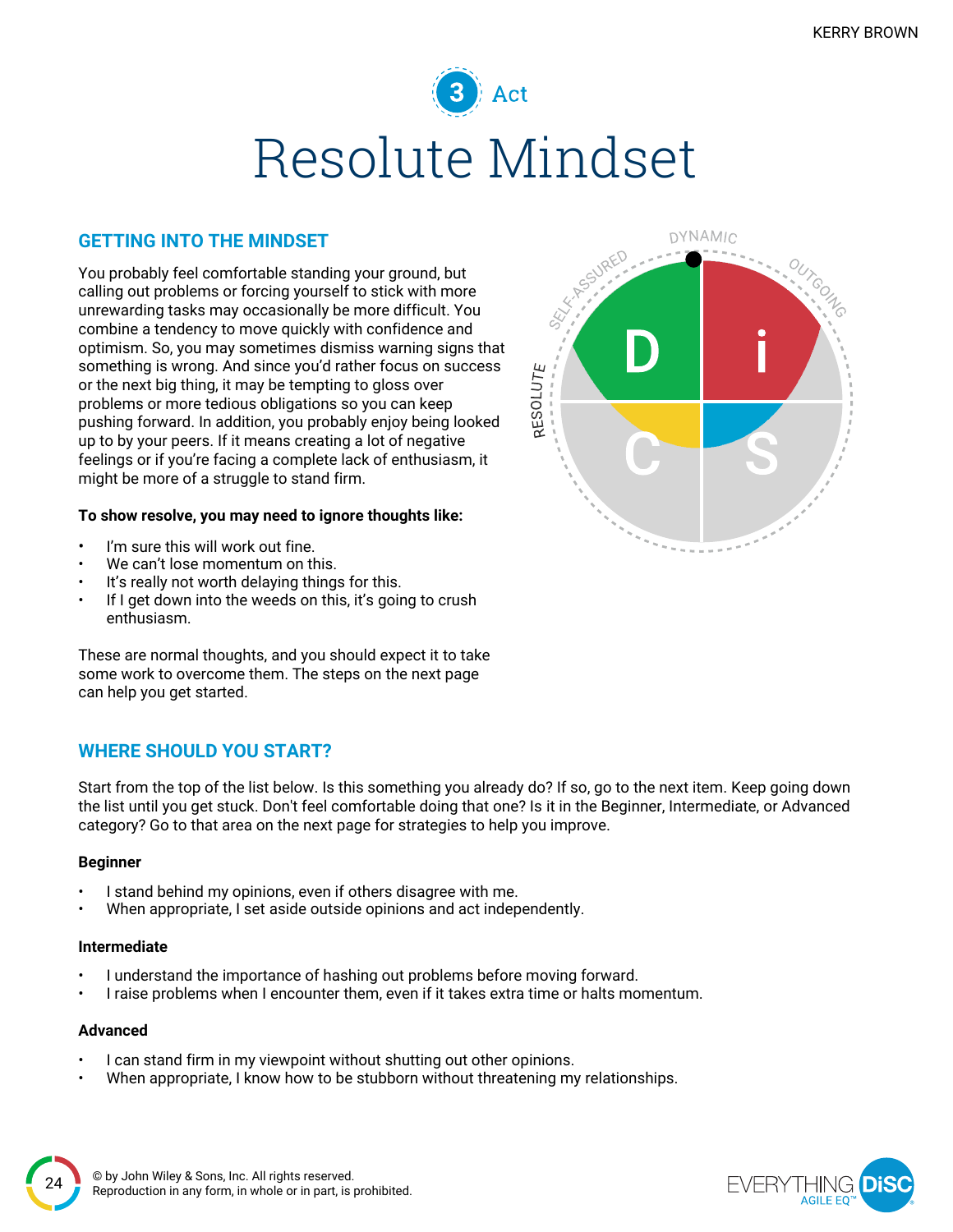### Take Action to Be Resolute

#### **BEGINNER STEP**

**Stand behind your opinions, even if they are unpopular.** Like others with the Di style, you're probably social and enjoy getting people excited about new ideas. So sticking to a decision or viewpoint might be difficult if people around you react to it with opposition—or just a lack of enthusiasm. In situations where other people's opposition is holding you back from making a choice you think is right, ask yourself these questions:

- Do the people who disagree with me genuinely have insight into the situation that I lack?
- Am I truly convinced by the opposing arguments, and not just deflated by the lack of excitement?
- Are the consequences of acting alone severe enough to merit giving in for the sake of unity?

Unless the answer to at least two of these questions is "yes," hold firm in your viewpoint.

#### **INTERMEDIATE STEP**

**Speak up about problems, even if it costs time and energy.** Because you might work best when there is a lot of momentum and energy around what you're doing, slowing down long enough to hash out problems and details could feel demoralizing or counterproductive. So even when you spot an issue with someone else's logic or work, you might be tempted to say, "close enough," and breeze past it. But this can cause bigger problems down the road, and may frustrate colleagues who would rather work on getting things right the first time.

Practice countering your impulse to keep your eyes solely on the big picture. In at least one meeting or conversation in the next few weeks, work on digging into the details and addressing problems that you see. Don't give up until everyone involved is satisfied that the issues have been adequately dealt with.

#### **ADVANCED STEP**

**Find the right balance between standing your ground and listening.** The Resolute mindset is about standing firm in your viewpoint, but this shouldn't extend to being completely inflexible, or shutting out opposing opinions. Using the strategies below will help communicate in a measured, thoughtful way that preserves relationships, while still allowing you to be honest.

- Consider phrasing concerns as questions. (For example, "Won't this push back our timeline?" rather than "This will take too long.")
- Give critical feedback in person rather than through email to avoid sounding harsher or more negative than you intend.
- Take the time to really listen to other people's viewpoints. If you reject someone's opinion, stop and make sure you have a reason for doing so, rather than acting reflexively.

Look for at least three opportunities in the next month to practice these strategies, and reflect on the results.

![](_page_24_Picture_17.jpeg)